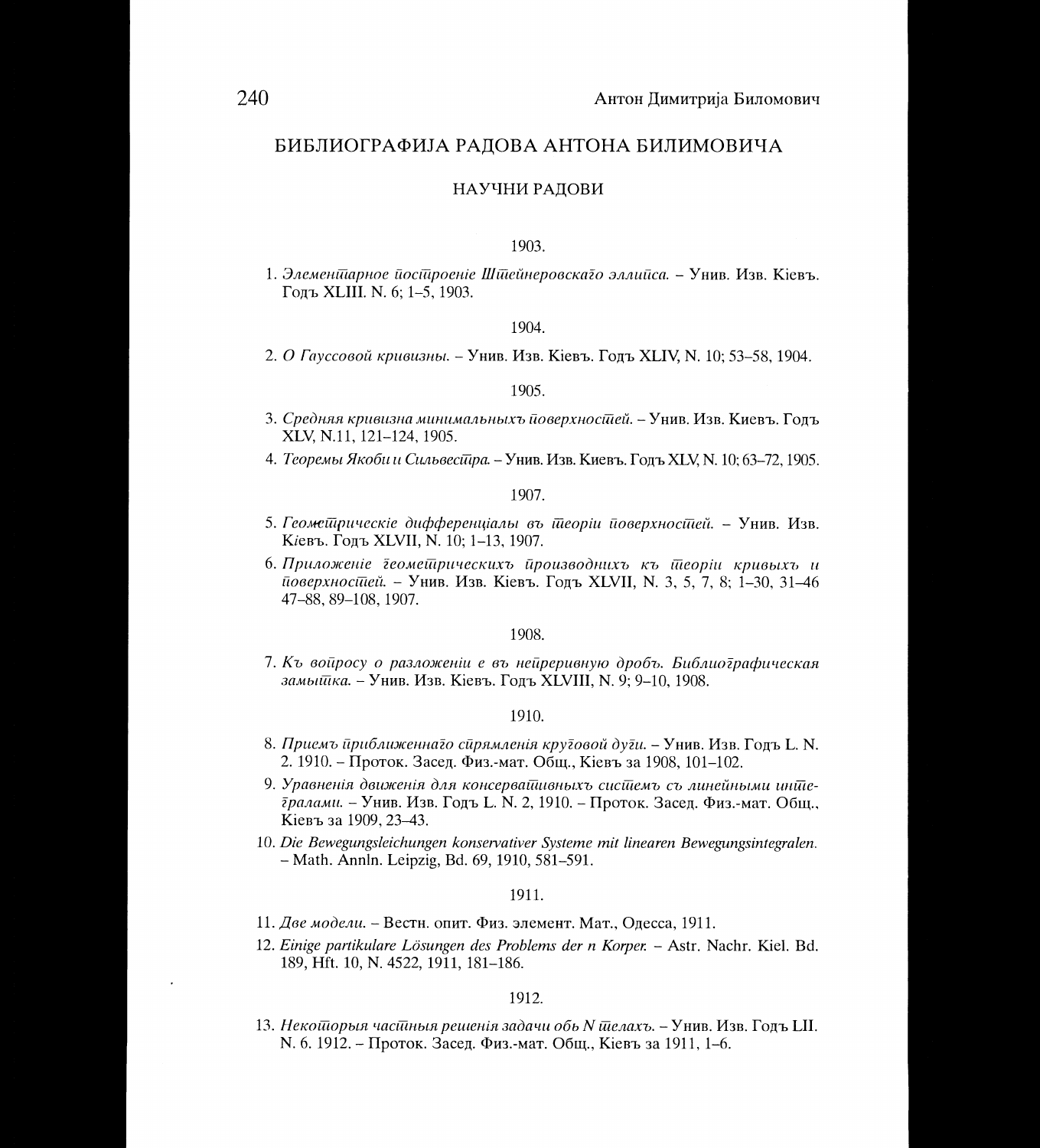- 14. Уравненія движенія для консервайшвныхъ сисійемъ и ихъ йриложенія. -Кіевъ, Тип. Императорскаго Университета Св. Владимира, 1912, Стр. VIII+160. – Магистарска дисертација.
- 15. Уравненія движенія пляжелаго плела около неподвижной плочки. Унив. Изв. Годъ Ш. Н. 9. 1912. – Проток. Засед. Физ.-мат. Общ., Кіевъ за 1910, 1-51. – Исто и у: Сборник статей посвященный проф. Г. К. Суслову, Кіевъ, 1911, 23–74.

## 1913

- 16. О каноническомъ йреобразовании. Унив. Изв. Кіевъ, Годъ LIII. N. 8. 1913,  $1 - 16$
- 17. Sur les équations du mouvement des systémes conservatifs non holonomes.  $C$ . r. hebd. Séanc. Acad. Sci., Paris, T. 156, N. 5, 1913, 381–384.
- 18. Sur les systèmes conservatifs non holonomes avec des liaisons dépendantes du temps. - C. r. hebd. Séanc. Acad. Sci., Paris, T. 156, N. 16, 1913, 1216–1218.
- 19. Sur les transformations canoniques spéciales. C. r. hebd. Séanc. Acad. Sci., Paris, T. 157, N. 23, 1913, 1133-1135.
- 20. Уравненія движенія для консервайшвныхъ сисійемъ и ихъ йриложенія. -Унив. Изв. Кіевъ, Годъ LIII. N. 3, 4. 1913, 1-80.

## 1914.

- 21. Нейоломный маяйникъ. Мат. Сб. Москва, Т. XXIX, Вып. 2, 1914, 234-240.
- 22. Sur les transformations canoniques des équations du mouvement d'un système non holonome. – C. r. hebd. Séanc. Acad. Sci., Paris, T. 158, N. 15, 1914, 1064–1068.

## 1915.

23. Приборы для иншегрированія как звенья неголомнаго механизма. - Унив. Изв. Кіевъ 1915.

#### 1916.

24. Къ ученію шраэкійоріи неїоломной сисійемы. – Зап. Имп. новоросс. Унив. Одесса, вып. Х, 1916, 1-57.

Скраћен превод: Sur les trajectories d'un système non holonome. - С. r. hebd. Séanc. Acad. Sci., Paris, T. 162, N. 18, 1916, 681-683.

25. Къ войросу объ основахъ механики. - Русск. Мысль. Москва. Годъ тридцать седмой. Кн. V, 1916, 68-82. (Приступна беседа одржана приликом избора за редовног професора на Универзитету у Одеси).

#### 1919.

26. Сойрикасайдельныя движенія йдвердого йдела, часйь йервая: движеніе съ одной сійейенья свободы. - Одесса, тип. "Техникь" Д. И. Крохмаля, литогр. Н. Т. Корчака - Новицкаго, 1919, Стр. XI+334+[1]. - Докторска дисертација, Литографисано.

#### 1920.

27. Sur les équations intrinsèques du mouvement d'un corps solide. - C. r. hebd. Séanc. Acad. Sci., Paris, T. 171, N. 14, 1920, 616-618.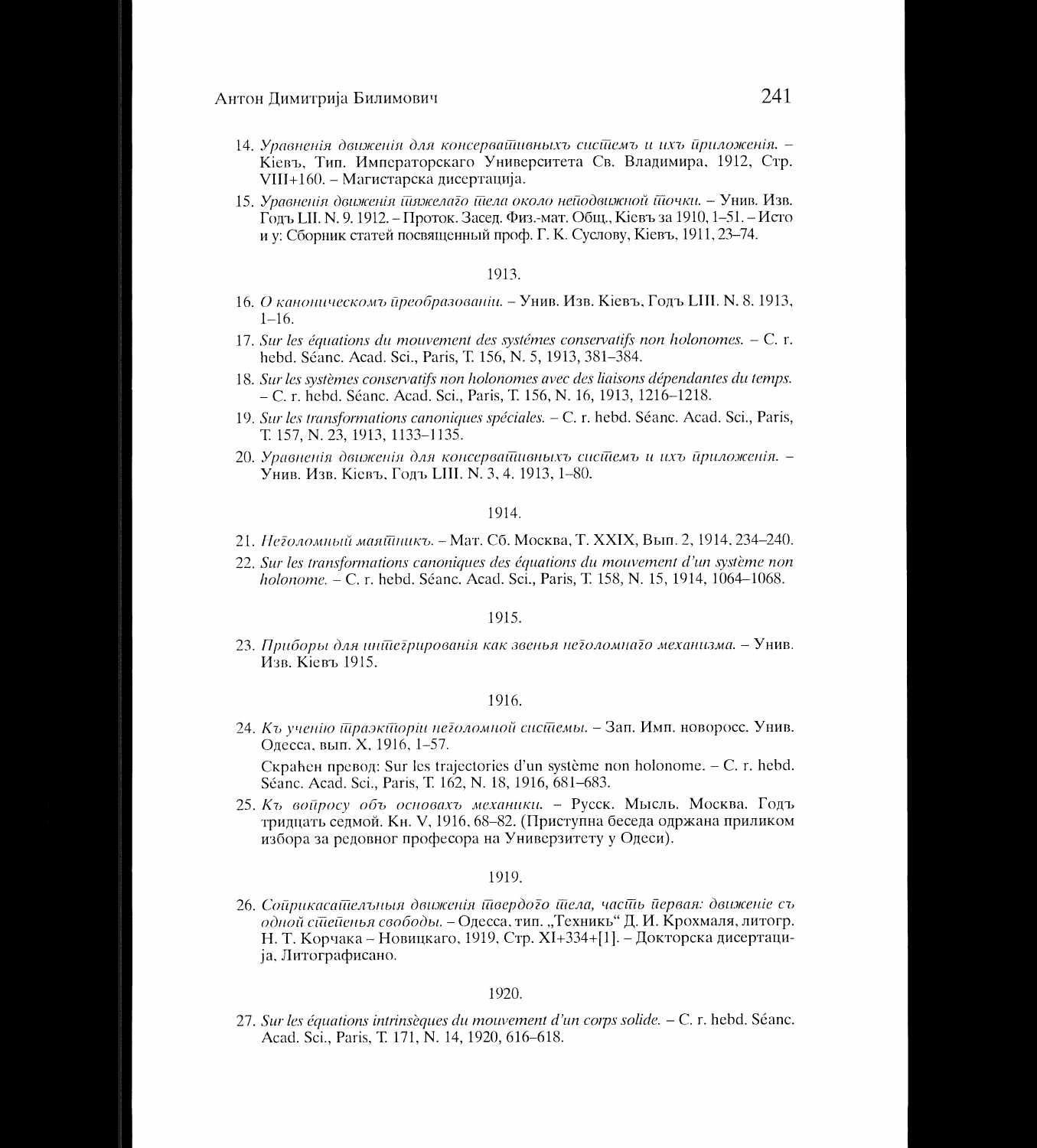- 28. Des lignes d'inertie sur une surface. C. r. hebd. Séanc. Acad. sci., Paris, T. 175, N. 16. 1922. 609–611.
- 29. Природне једначине крешања чврстог тела. Глас Срп. краљ. Акад. XCIV, Први Разр. 42, Београд, 1922, 45-67.

30. О линијама инерције на површи. – Глас Срп. краљ. Акад. СІХ, Први Разр. 48, Београд, 1923, 31-52.

## 1927.

- 31. Једначине крешања чврсшої шела у новој векшорској форми. Глас Срп. краљ. Акад. СХХVII, Први Разр. 58, Београд, 1927, 19-43.
- 32. Једначине крешања машеријално г сисшема ако су осе пошиуно произвољне. – Глас Срп. краљ. Акад. CXXVIII, Први Разр. 59, Београд, 1927, 115–137.
- 33. О једначинама крешања нехолономног сисшема. Глас Срп. краљ. Акад. CXXVIII, Први Разр. 59, Београд, 1927, 93-114.
- 34. О неким сиецијалним случајевима проблема n шела. Глас Срп. краљ. Акад. СХХVIII, Први Разр. 59, Београд, 1927, 17-43.

## 1929.

- 35. О хеликоидаљним случајевима йроблема n йела. Глас Срп. краљ. Акад. CXXXIV, Први Разр. 63, Београд, 1929, 1-17.
- 36. Приложение абсолюшной деомешріи къ классической механике. Труды IV-ого Създа Русскихъ Академическихъ организацій за границей, въ Белграде 16-23 сентября 1928. - Белградъ, изд. Русскаго Нучнаго Института, 1929, Ч. 2, 1-4.

## 1930.

37. Объ уравненіяхъ механики йо ойношенію къ главнымъ осямъ. - Зап. Русск. науч. Инст. Бълградъ, Вып. 2, 1930, 129-135.

#### 1931.

- 38. Природне једначине крешања машеријално г система. Глас Срп. краљ. Акад. СХІІІІ, Први Разр. 70, Београд, 1931, 169–192.
- 39. Sur les équations intrinsèques du mouvement d'un système matériel. Atti del Congresso internazionale dei matematici, Bologna 3–10 settembre 1928 (VI). – Bologna, Nicola Zanicheli ed., 1931, 43-47.
- 40. Über den Begriff der Erdachse. Beitr. Geophys. Leipzig. Bd. 33 (Köppen Bd. II), 1931, 181-185.
- 41. Fondements géométriques de la théorie des diades et des affineurs. Verhandlungen der 3. internationalen Kongresses für technische Mechanik, Stockholm 24–29 august 1930. – Stockholm, Kungl. Boktryckeriet, P. A. Norsted & Söner, 1931, Vol. II, 442-443.

## 1932.

42. О крешању машеријалної сисшема који мало одсшуйа од чврсшої шела. – Глас Срп. краљ. Акад. СХLVI, Први Разр. 72, Београд, 1932, 157-204.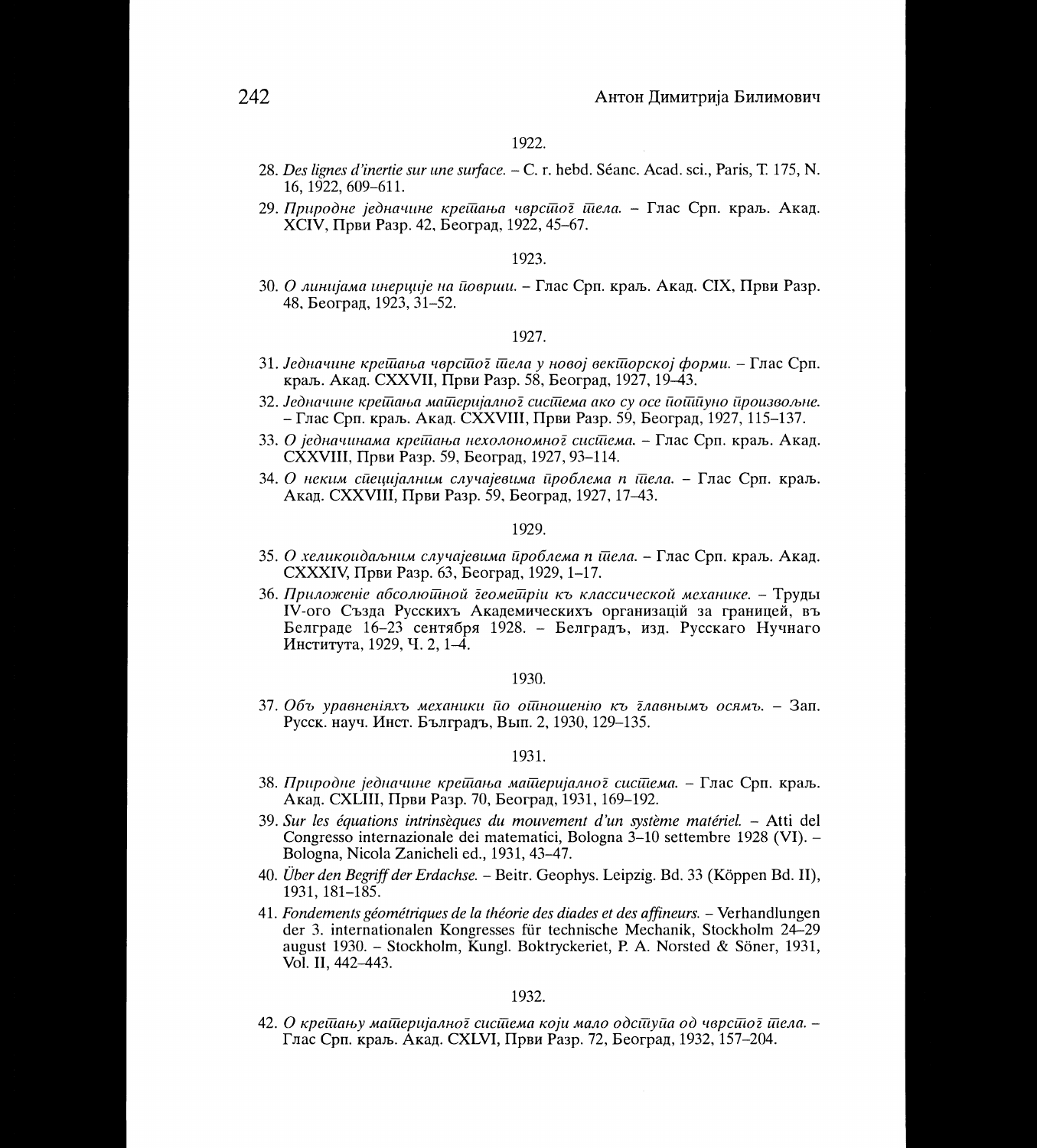- 43. О могућносійн секуларних йомерања земљиног йола. Глас Срп. краљ. Акад. СШ, Први Разр. 76, Београд, 1932, 1-35.
- 44. О врашении йроизвольной майдеріальной сисидемы какъ целаїо. Зап. Русск. науч. Инст. Бълградъ, Вып. 6, 1932, 251-258.
- 45. Sur le mouvement d'un système matériel peu différent d'un corps solide. Annls. Soc. pol. Math. T. X for 1931, Krakow, 1932, 29-32.
- 46. Sur les produits de deux système de vecteurs glissants. Publs. math. Univ. Belgr. T. I, 1932, 75-82.
- 47. Sur une nouvelle des équations différentiels du mouvement d'un système matériel arbitraire. - Applications, Verhandlungen der Internationalen Mathematiker Kongresses, Zürich, 1932, 2, 273–275.

- 48. Прилої аліебри везаних векійора. Глас Срп. краљ. Акад. СLIV, Први Разр. 77, Београд, 1933, 171-201.
- 49. Zur mechanismus der Polverlagerungen. Publs. math. Univ. Belgr. T. II, 1933, 189-199.
- 50. Sur la possibilité du mouvement séculaire du pôle terrestre. Bull. Acad. r. serbe Sci. math. nat. A. Sci. math. phys. N. 1, Belgrade, 1933, 1-11.

#### 1934.

- 51. О ротацији земље као система са шести степена слободе. Глас Срп. краљ. Акад. СLXIII, Први Разр. 80, Београд, 1934, 151-189.
- 52. Прилої їеомещријској шеорији инваријанаша вишедимензионалної афинора. - Глас Срп. краљ. Акад. СLXIII, Први Разр. 80, Београд, 1934,  $125 - 135$ .
- 53. Über den Begriff des Einheitsmotors. Z. angew. Math. Mech., Berlin, Bd. 14, Hft. 3, 1934, 189.
- 54. Über ein Modell zur Demonstration der Säkularen Polverlagerungen. Publs. math. Univ. Belgr. T. III, 1934, 225-228.

- 55. Елеменшарно решење два йознаша случаја йроблема шрију шела, Бранислав Пешронијевић и други. - Гласн. Југосл. проф. Друшт., Београд, Књ. XV, Св. 10, 1935, 897-909.
- 56. О природним једначинама кошрљања без клизања чврсшог шела по нейокрейној йовршини. - Глас Срп. краљ. Акад. CLXV, Први Разр. 81, Београд, 1935, 107-133.
- 57. Sur les équations intrinsèques du roulement d'un corps solide sur une surface fixe. -Bull. Acad. r. serbe Sci. math. nat. A. Sci. math. phys. N. 2 Belgrade, 1935,  $163 - 167.$
- 58. Über den vektoriellen Begriff des Trägheitsproduktes. Publs. math. Univ. Belgr. T. IV, 1935, 217-219.
- 59. Über die Drehung der Erde, diese als ein System von sechs Freiheitsgraden aufgefasst. Bull. Acad. r. serbe Sci. math. nat. A. Sci. math. phys. N. 2, Belgrade, 1935, 95–108.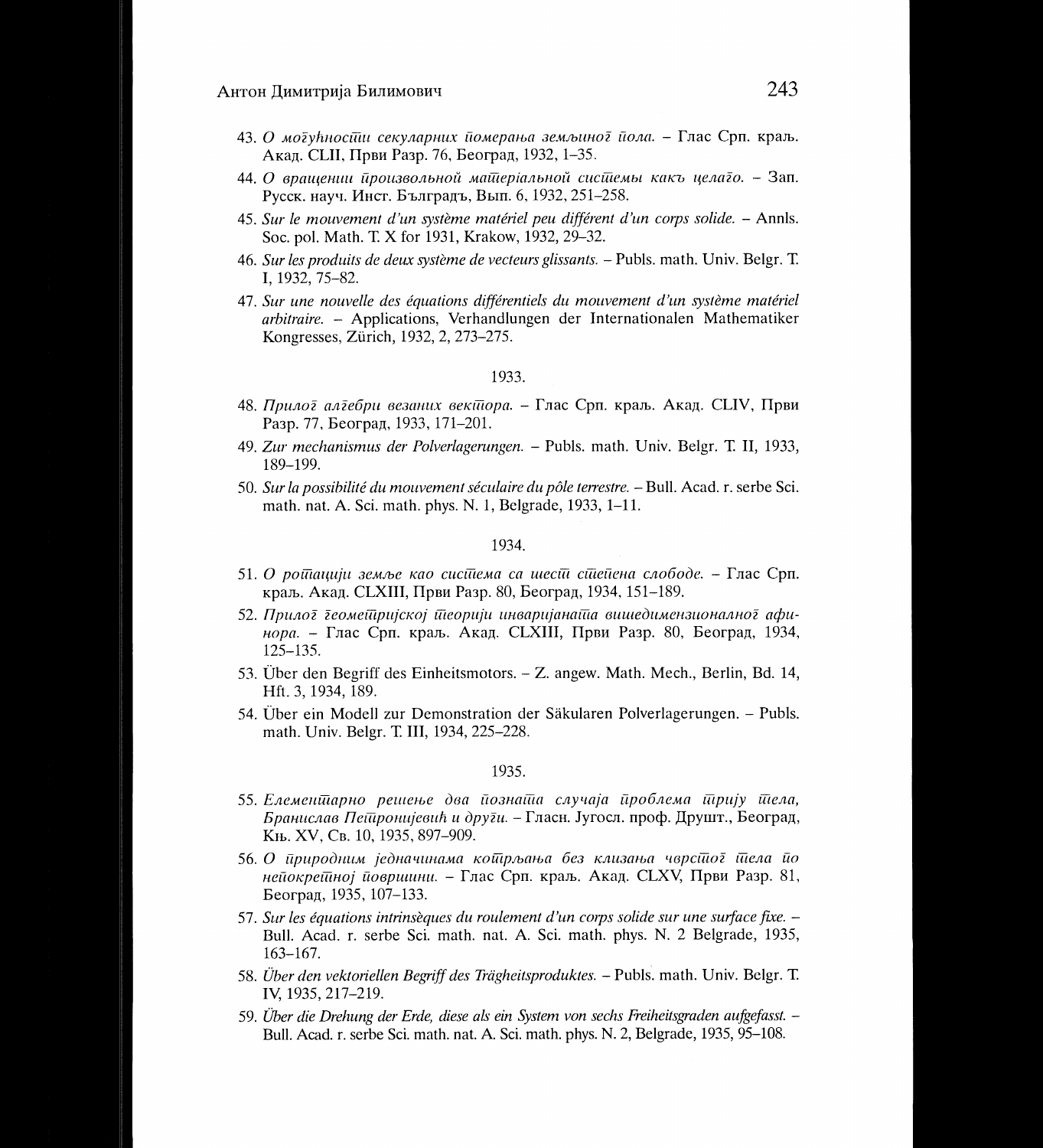60. Zur geometrischen Theorie der Invarianten eines mehrdimenionalen Affinors. - Bull. Acad. r. serbe Sci. math. nat. A. Sci. math. phys. N. 2, Belgrade, 1935, 81–89.

## 1936.

- 61. Beitrag zur elementaren Lösungen der zwei speziellen Fälle der Dreikörperproblems, Branislav Petronievics. - Astr. Nachr. Kiel, Bd. 258, Hft. 12, N. 6180, 1936,  $209 - 218$ .
- 62. О деомейдрији стиейенованих маса. Глас Срп. краљ. Акад. СLXX, Први Разр. 83, Београд, 1936, 189-215.
- 63. Sur la géométrie des masses élevées à la puissance arbitraire. Bull. Acad. r. serbe Sci. math. nat. A. Sci. math. phys. N. 3, Belgrade, 1936, 189–206.
- 64. О једном хидродинамичком йарадоксу. Глас Срп. краљ. Акад. СLXX, Први Разр. 83, Београд, 1936, 181-187.
- 65. Sur un paradoxe hydrodinamique. Bull. Acad. r. serbe Sci. math. nat. A. Sci. math. phys. N. 1, Belgrade, 1933, 1-11.
- 66. О независним ироизводима двају векитора. Глас Срп. краљ. Акад. СLXX, Први Разр. 83, Београд, 1936, 85-109.
- 67. Von unabhängigen Produkten zweier Vektoren. Bull. Acad. r. serbe Sci. math. nat. A. Sci. math. phys. N. 3, Belgrade, 1936, 101-106.
- 68. Über einige nichtholonome Mechanismen. Publs. math. Univ. Belgr. T. V, 1936, 169-176.

## 1937.

- 69. Элеменійарная йдеорія корреляцін. Зап. Русск. науч. Инст. Бълградъ, Вып. 12, 1937, 45-61.
- 70. Коефицијенаш раширеностии једне областии. Глас Срп. краљ. Акад. CLXXV, Први Разр. 86, Београд, 1937, 77-98.
- 71. О коефицијентима асиметирије. Глас Срп. краљ. Акад. CLXXV, Први Разр. 86, Београд, 1937, 109-123.
- 72. О линеарним специјалним каноничним трансформацијама. Глас Срп. краљ. Акад. CLXXV, Први Разр. 86, Београд, 1937, 125-136.
- 73. Природна йроучавања у деомейдрији и механици. Глас Срп. краљ. Акад. CLXXV, Први Разр. 86, Београд, 1937, 99-108.

Приступна академска беседа прочитана на свечаном годишњем скупу Срп. краљ. Акад. 7. марта 1937.

- 74. Sur les coefficient d'extension d'un domaine. Bull. Acad. r. serbe Sci. math. nat. A. Sci. math. phys. N. 4, 1938, 71-90.
- 75. Über ein nichtholonomes Pendel. Publs. math. Univ. Belgr. T. VI-VII, za 1937-1938, 1938, 267-272.
- 76. Über einige lineare spezielle kanonische Transformationen. Bull. Acad. r. serbe Sci. math. nat. A. Sci. math. phys. N. 4, 1938, 177-188.
- 77. Sur les coefficients de dyssymétrie. Bull. Acad. r. serbe Sci. math. nat. A. Sci. math. phys. N. 4, Belgrade, 1938, 91-100.
- 78. Sur les recherches intrinsèques en Géométrie et Mécanique. Bull. Acad. r. serbe Sci. math. nat. A. Sci. math. phys. N. 4, Belgrade, 1938, 169-175.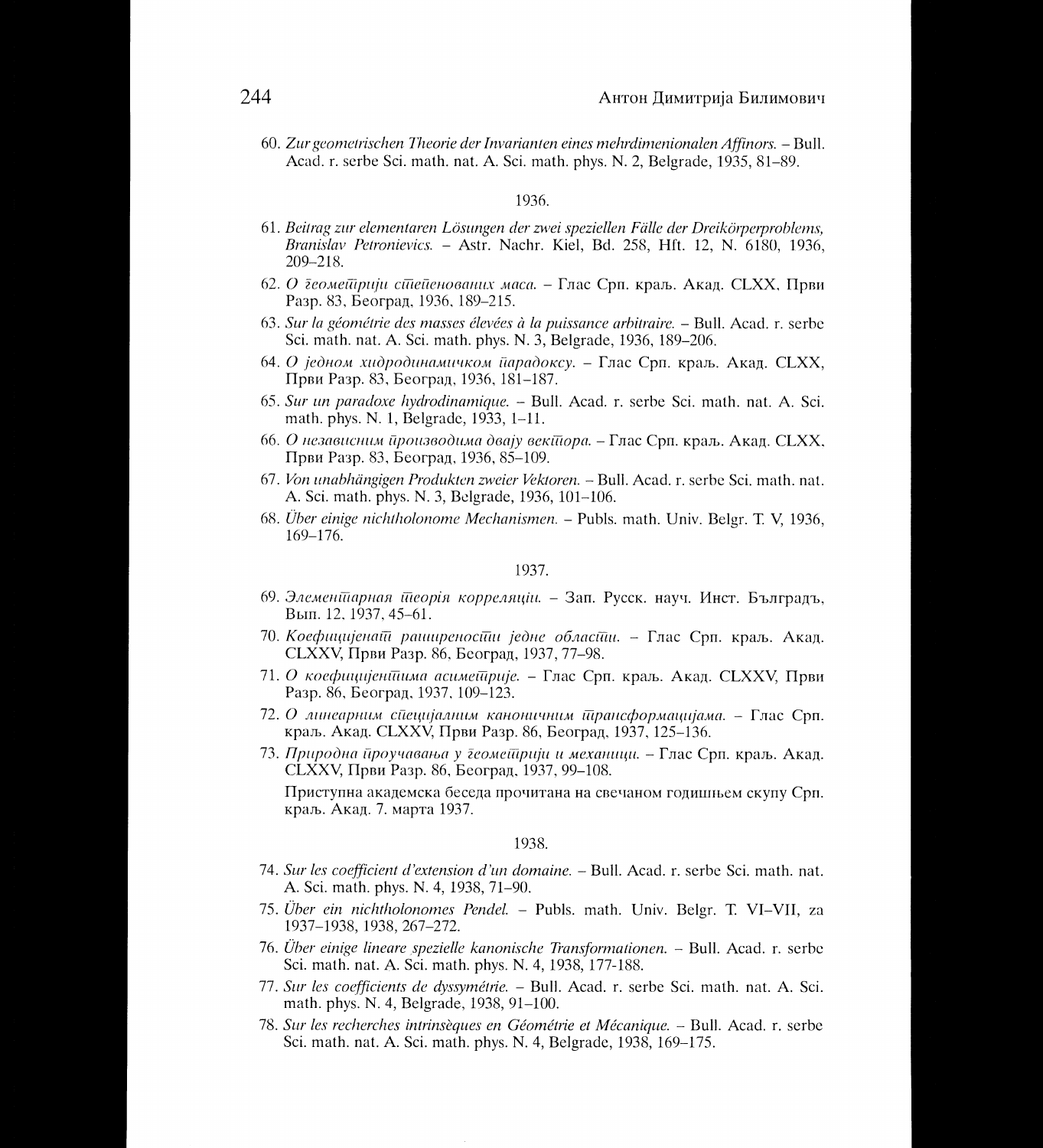- 79. О крейшньу чврсйног йнела са дойунским йокрейним йнелом. Глас Срп. краљ. Акад. CLXXXI, Први Разр. 90, Београд, 1939, 311-327.
- 80. Sur le mouvement d'un corps solide avec un corps supplémentaire mobile. Bull. Acad. r. serbe Sci. math. nat. A. Sci. math. phys. N. 6, Belgrade, 1939, 199-213.

#### 1941.

- 81. О једном специјалном случају проблема чеширију шела. Глас Срп. краљ. Акад. CLXXXV, Први Разр. 92, Београд, 1941, 307-322.
- 82. Über einen Sonderfall des Vierkörperproblems. Bull. Acad. r. serbe Sci. math. nat. A. Sci. math. phys. N. 7, 1941, 213-227.
- 83. Улога једнако-рогљасиних Архимедових иолиједара у ироблему внице шела. - Глас Срп. краљ. Акад. СLXXXV, Први Разр. 92, Београд, 1941, 289-306.
- 84. Über die Rolle der Archimedischen gleicheckigen Polyeder im n-Körperproblem. -Bull. Acad. r. serbe Sci. math. nat. A. Sci. math. phys. N. 7, 1941, 197-212+(2).

#### 1943.

85. Über die Anwendungen der Pfaffschen Methode in der Störungstheorie. - Astr. Nachr. Kiel, Bd. 273, Hft. 4, 1943, 161-178.

#### 1946.

- 86. Хилберійов инійе грал независносійи и Пфафове једначине варијационо ї проблема. - Глас Срп. Акад. CLXXXIX, Први Разр. 95, Београд. 1946,  $167 - 180.$
- 87. О максималним вредносинима модула дейтерминаните. Глас Срп. Акад. CLXXXIX, Први Разр. 95, Београд. 1946, 193-199.
- 88. Пфафов ойшийн йринций механике. Глас Срп. Акад. CLXXXIX, Први Разр. 95, Београд, 1946, 119-152.
- 89. Пфафова мешода у їеомешријској ойшици. Глас Срп. Акад. CLXXXIX, Први Разр. 95, Београд, 1946, 181-191.
- 90. Прилої їсомейдријској йнеорији їенералисаних сасинављених и йројицираних векійора. - Глас Срп. Акад. CLXXXIX, Први Разр. 95, Београд, 1946, 153-166.
- 91. Природна особина диференцијалне једначине коничної йресека. Глас Срп. Акад. CLXXXIX, Први Разр. 95, Београд, 1946, 105-108.

## 1947.

92. Sur l'accroissement pur de la forme diffèrentielle et son application. – Publs. Inst. math. Acad. serbe Sci., Belgr., T. I, 1947, 49–57.

- 93. Aires et volumes vélocidiques et hodographiques dans un mouvent du fluide. Publs. Inst. math. Acad. serbe Sci., Belgr., T. II, 1948, 37-52.
- 94. О теомешријској консшрукцији и инсшруменшу за йриближно решавање Кейлерове једначине. - Глас Срп. Акад. СХСІ, Први Разр. 96, Београд, 1948,  $117 - 124.$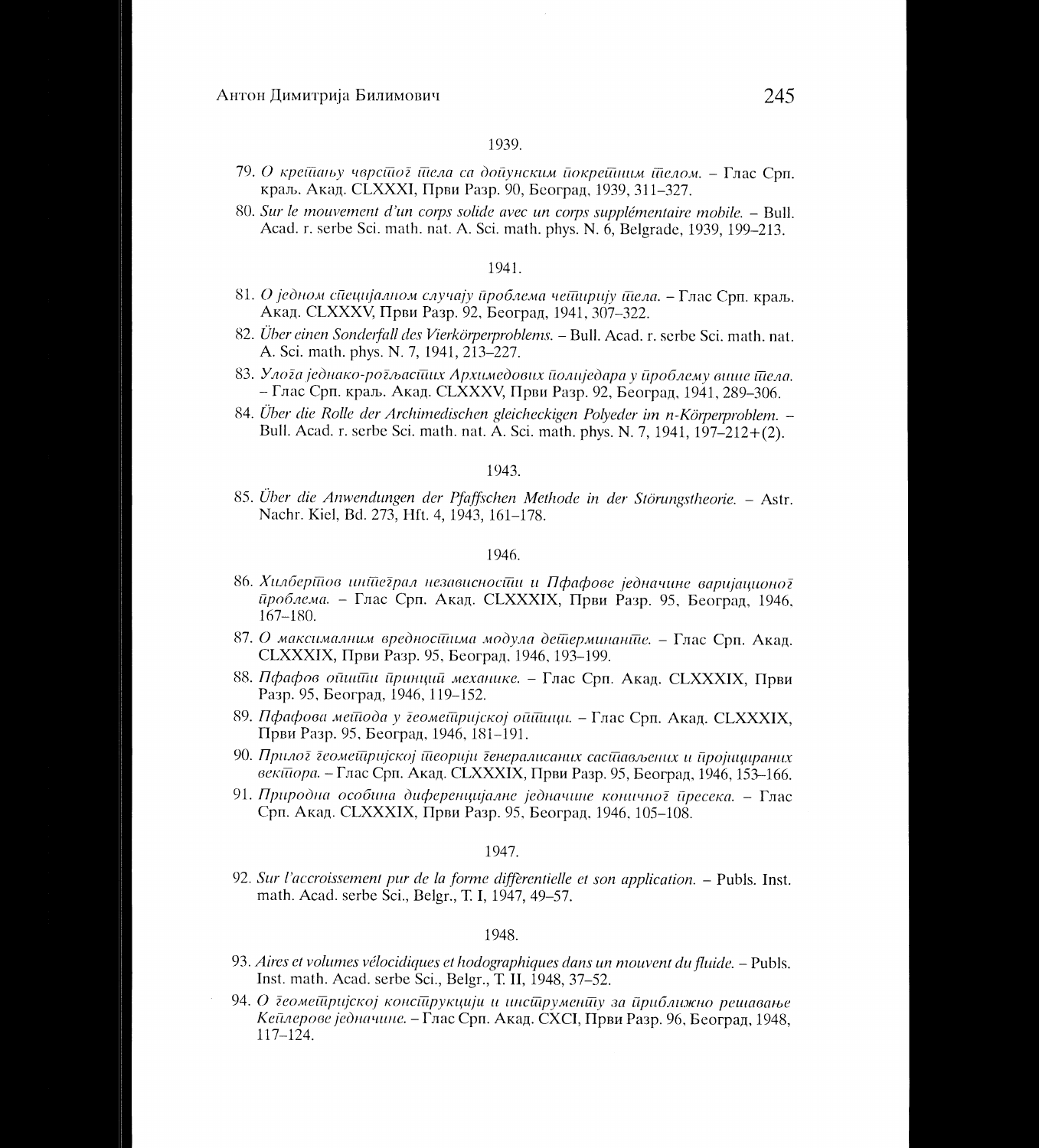- 95. Пфафов израз и векійорске диференцијалне једначине йланейских *поремећаја.* – Глас Срп. Акад. СХСІ, Први Разр. 96, Београд 1948, 83–115.
- 96. Примена Пфафове мейюде и векйюрских елеменай на йроблем йрију йиела. – Глас Срп. Акад. СХСІ, Први Разр. 96, Београд. 1948, 139–148.
- 97. Примена Пфафове мейоде на йдеорију йодешених каноничних йроменљивих. – Глас Срп. Акад. СХСІ, Први Разр. 96, Београд, 1948, 67–81.
- 98. Sur la transformation canonique des équations du mouvement d'un système non holonome. - Publs. Inst. math. Acad. serbe Sci., Belgr., T. II, 1948, 108-115.

99. О шойлойш йойљења мейнала. - Глас Срп. Акад. Наука. СХСІІ, Одељ. прир.-мат. Наука. Н. С. 1, Београд, 13-14.

## 1950.

- 100. О сезонским йроменама земљине ройшије. Глас Срп. Акад. Наука. СХСVIII, Одељ. прир.-мат. Наука. Н. С. 3, Београд, 1950, 211-241.
- 101. Sur la variation saisonnière de la rotation de la Terre. C. r. hebd. Séanc. Acad. Sci.. Paris, T. 231, N. 20, 1950, 1034-1036.

#### 1952.

102. Sur la variation saisonnière de la rotation de la Terre. – Bull. Acad. Serbe Sci. T. V. N. S. Cl. Sci. math. nat. Sci. math. N. 1, Belgrade, 1952, 157–182.

## 1953.

- 103. Айолонијева йисорема о засиноју йланейна. Глас Срп. Акад. Наука. ССVI, Одељ. прир.-мат. Наука. Н. С. 5, Београд, 1953, 49-56.
- 104. Дивекійор и његова алгебра. Глас Срп. Акад. Наука. ССVI, Одељ. прир.мат. Наука. Н. С. 5, Београд, 1953, 57-70.
- 105. О успостављању хомогености у једначинама велицодне природе. Глас Срп. Акад. Наука. ССVI, Одељ. прир.-мат. Наука. Н. С. 5, Београд, 1953, 43-48.
- 106. Sur l'homogénéisation des équations de nature vélocidique. Inst. math. Acad. serbe Sci., Belgr., T. V, 1953, 29–34.
- 107. Sur la mesure de déflexion d'une fonction non analytique par rapport à une fonction *analytique.* – C. r. hebd. Séanc. Acad. Sci., Paris, T. 237, N. 14, 1953, 694–695.

1954.

108. Sur la mesure de déflexion d'une fonction non analytique par rapport à une fonction *analytique.* – Publs. Inst. math. Acad. serbe Sci., Belgr., T. VI, 1954, 17–26.

1955.

109. О девијационом ценииру. - Зборн. Рад. Срп. Акад. Наука. Књ. XLIII, Мат. Инст. Књ. 4, Београд, 1955, Стр. 63-66.

## 1956.

110. Афина ійрансформација неаналийшчке функције у аналийшчку. – Глас Срп. Акад. Наука. ССХХІ, Одељ. прир.-мат. Наука. Н. С. 9, Београд, 1956, 13–17.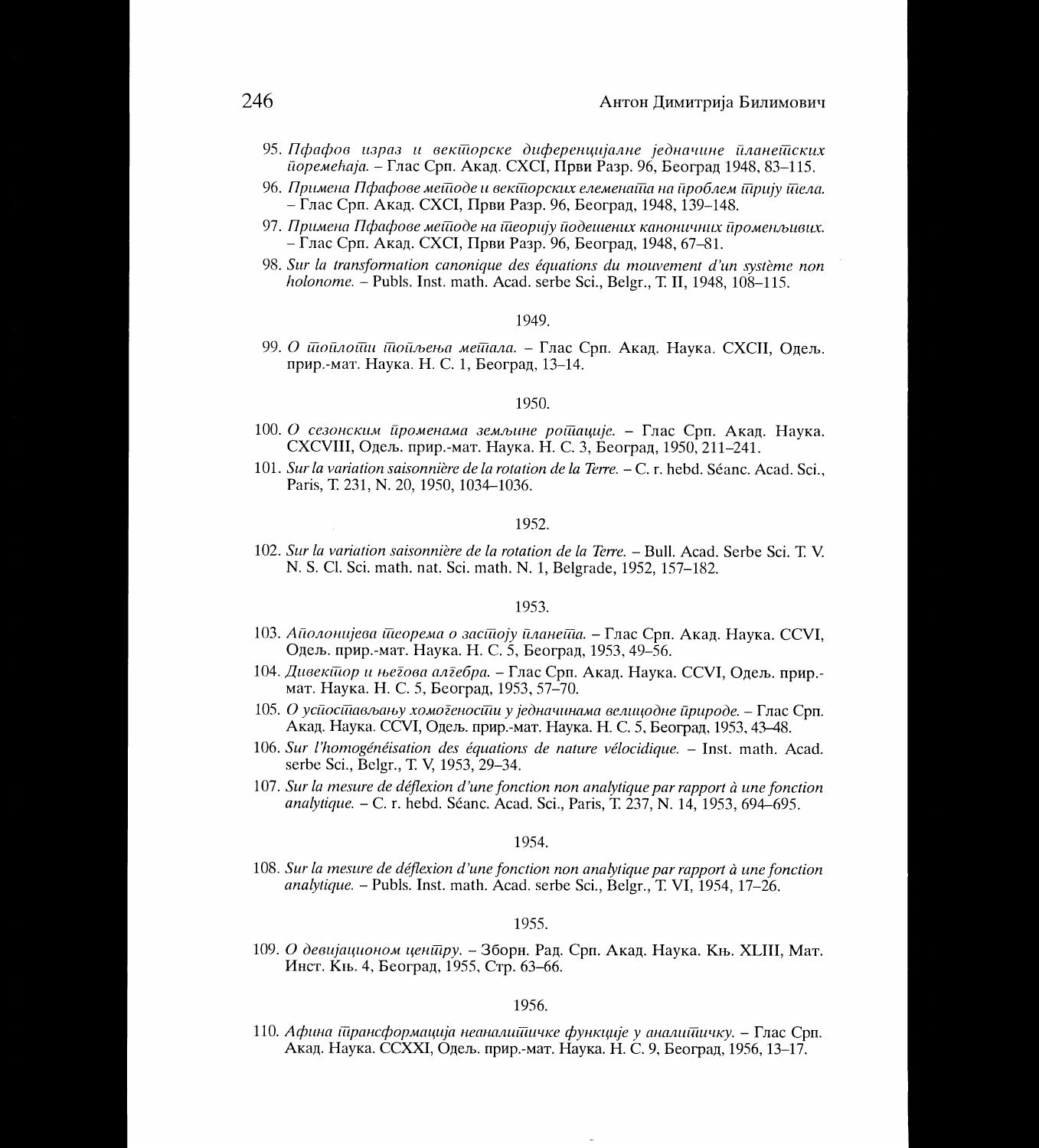- 111. Application en hydromécanique de la mesure de déflexion d'analyticité d'une fonction non-analytique. - Bull. Acad. Serbe Sci. T. X. N. S. Cl. Sci. math. nat. Sci. math. N. 2. Belgrade, 1956, 33-41.
- 112. Кинемайника и динамика чврсійог йіела у йриродним координайнама. Глас Срп. Акад. Наука. ССХХ, Одељ. техн. Наука. Н. С. Књ. 3, Београд, 1956, 39-51.
- 113. О дијаграму неаналийшчке функције за дайцу йлачку. Глас Срп. Акад. Наука. ССХХІ, Одељ. прир.-мат. Наука. Н. С. Књ. 9, Београд, 1956, 39-43.
- 114. О мери опиступања неаналитичке функције од аналитичности. Глас Срп. Акал. Наука. ССХХІ, Одељ. прир.-мат. Наука. Н. С. Књ. 9, Београд, 1956, 1-11.

- 115. О деомейцриским йарамейцрима. Зборн. Рад. Срп. Акад. Наука. Књ. LV, Мат. Инст. Књ. 6, Београд, 1957, 59-68.
- 116. Опиступање неаналитичке кватернион-функције од аналитичности. Глас Срп. Акад. Наука. ССХХVIII, Одељ. прир.-мат. Наука. Н. С. Књ. 13, Београд, 1956, 1-22.
- 117. Sur la déflexion d'une fonction non-analytique du quaternion par rapport à une fonction analytique. – Bull. Acad. Serbe Sci. T. XX. N. S. Cl. Sci. math. nat. Sci. math. N. 3, Belgrade, 1957, 1-9.

## 1958.

118. Sur les transformations des fonctions non-analytiques. - C. r. hebd. Séanc. Acad. Sci., Paris, T. 274, N. 22, 1958, 1954-1956.

#### 1959.

119. Примена мере ойісшуйаньа неаналийіичке функције од аналийіичносйіи у хидромеханици. - Глас Срп. Акад. Наука. CCXXXVII, Одељ. техн. Наука. Н. С. Књ. 4, Београд, 1959, 73-81.

#### 1960.

- 120. Девијациони ценииар чврсиио илела за дашу осу и ње гова површина. Глас Срп. Акад. Наука. ССХLII, Одељ. прир. мат. Наука. Н. С. Књ. 19, Београд,  $1960, 123 - 134.$
- 121. Диференцијални елемении геомешријске шеорије неаналишичких функција. – Глас Срп. Акад. Наука. ССХІЛ, Одељ. прир.-мат. Наука. Н. С. Књ. 19, Београд, 1960, 1-82.
- 122. Sur les lignes principales des fonctions non analytiques. C. r. hebd. Séanc. Acad. Sci., Paris, T. 250, N. 5, 1960, 805-807.
- 123. Вавилонски иденицийей и Архимедови рачуни. Глас Срп. Акад. Наука. ССХLII, Одељ. прир.-мат. Наука. Н. С. Књ. 19, Београд, 1960, 89-104.

- 124. Еволуциона шеорија алгебарских једначина. Глас Срп. Акад. Наука. ССХLIХ, Одељ. прир.-мат. Наука. Н. С. Књ. 22, Београд, 1961, 213-224.
- 125. О неким еквивалениним простнорним кривим линијама. Глас Срп. Акад. Наука. Уметн. CCXLIX, Одељ. прир.-мат. Наука. Н. С. Књ. 22, Београд, 1961, 209-212.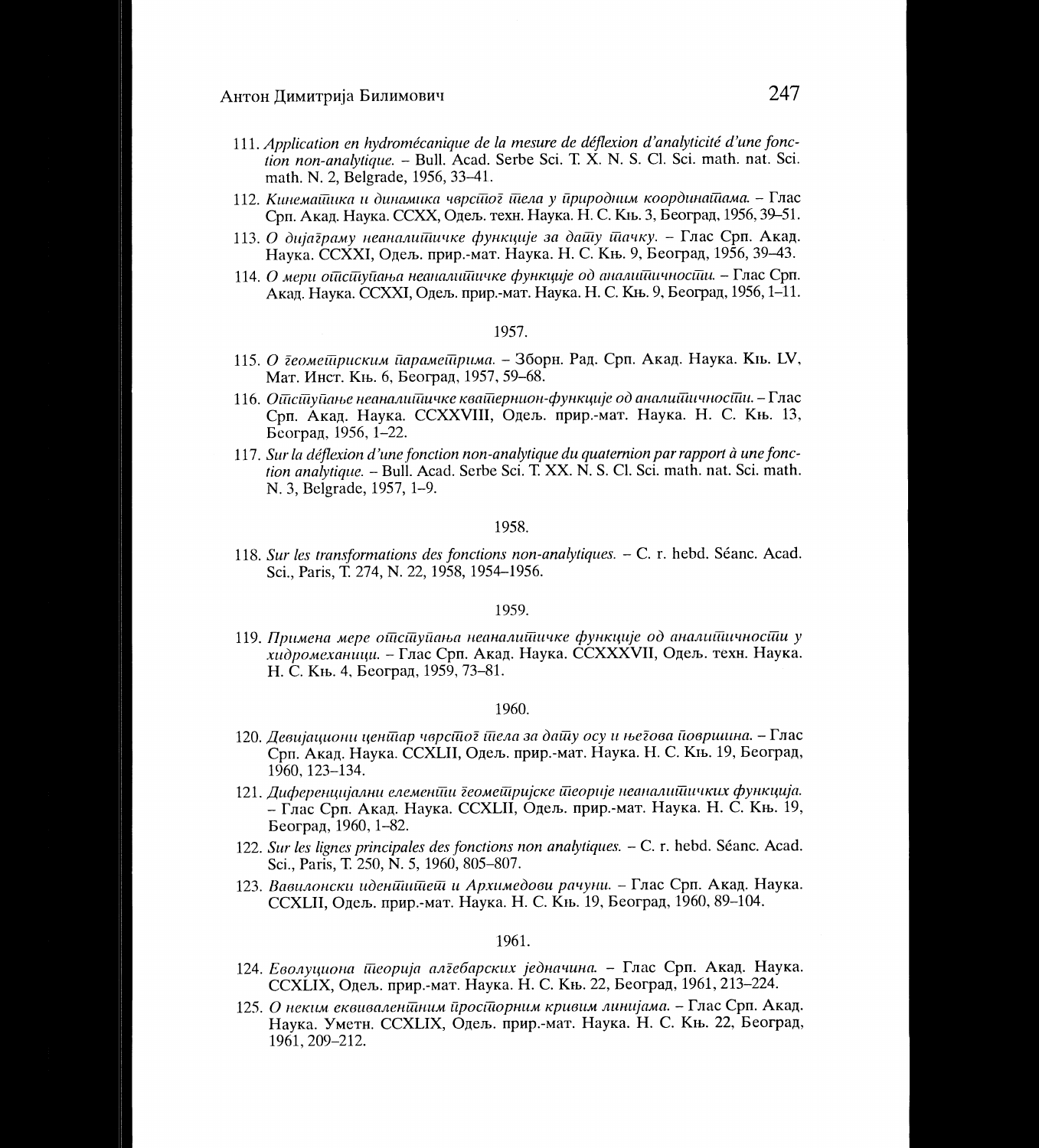126. Улога девијашноног иеншра у шеорији рошора. – Глас Срп. Акад. Наука Уметн. ССХLVIII, Одељ. техн. Наука. Књ. 5, Београд, 1961, 1-10.

## 1963.

127. Диференцијалне једначине алгебарских кривих. – Глас Срп. Акад. Наука Уметн. ССLIV. Одељ. прир.-мат. Наука. Н. С. Књ. 24, Београд, 1963, 55–65.

#### 1965.

- 128. О крейиању чврсійо йела са йроменљивим динамичким йарамейрима. -Глас Срп. Акад. Наука Уметн. ССLХ, Одељ. прир.-мат. Наука Н. С. Књ. 26, Београд, 1965, 85-97.
- 129. О везама између зайремине и йовршине неких йдела с орійогоналним йарамейдрима величине. - Глас Срп. Акад. Наука Уметн. ССLX, Одељ. прир.мат. Наука. Н. С. Књ. 26. Београд, 1965, 9-28.
- 130. Ойшйи феноменолошки диференцијални йринций и йринцийи йосебних научних дисцийлина. – Глас Срп. Акад. Наука Уметн. ССLX, Одељ. прир.мат. Наука. Н. С. Књ. 26, Београд, 1965, 1-8.

#### 1966.

- 131. О неким иншегралним шеоремама у геомещријској шеорији неаналишичких функција. - Глас Срп. Акад. Наука Уметн. ССLXIII, Одељ. прир.-мат. Наука. Н. С. Књ. 28, Београд, 1966, 53-81.
- 132. Sur les modes divers de traitement des fonctions complexes non analytiques. S. r. hebd. Séanc. Acad. Sci., Paris, T. 263, N. 2, 1966, 61-62.

#### 1967.

- 133. Делимичне диференцијалне једначине у деометријској теорији неаналипиниких функција. - Глас Срп. Акад. Наука Уметн. ССLXIX, Одељ. прир.мат. Наука. Н. С. Књ. 30, Београд, 1967, 79-110.
- 134. О неким ининањима шеорије гравишационог иоља. Глас Срп. Акад. Наука Уметн. ССLХIХ, Одељ. прир.-мат. Наука. Н. С. Књ. 30, Београд, 1967,  $17 - 24$ .
- 135. О равномерној йодели сферне йовршине. Глас Срп. Акад. Наука Уметн. ССLXX, Одељ. прир.-мат. Наука. Н. С. Књ. 8, Београд, 1967, 49-59.
- 136. Позициона комушашивна алгебра шродимензионалних векшора. Глас Срп. Акад. Наука Уметн. ССLXIX Одељ. прир.-мат. Наука. Н. С. Књ. 30, Београд, 1967, 1-15.

#### 1969.

137. О неким применама деометријске теорије неаналитичних функција комплексне променљиве у деометрији и механици. - Глас Срп. Акад. Наука Уметн. CCLXXIV, Одељ. прир.-мат. Наука. Н. С. Књ. 31, Београд, 1969, 79-97.

### 1970.

138. О неким функционалним особинама йовршине йроосної елийсоида. -Зборн. Рад. посвећен преминулом академику Јакову М. Хлитчијеву, Београд, Одељ. техн. Наука Срп. Акад. Наука Уметн., 1970, 43-52.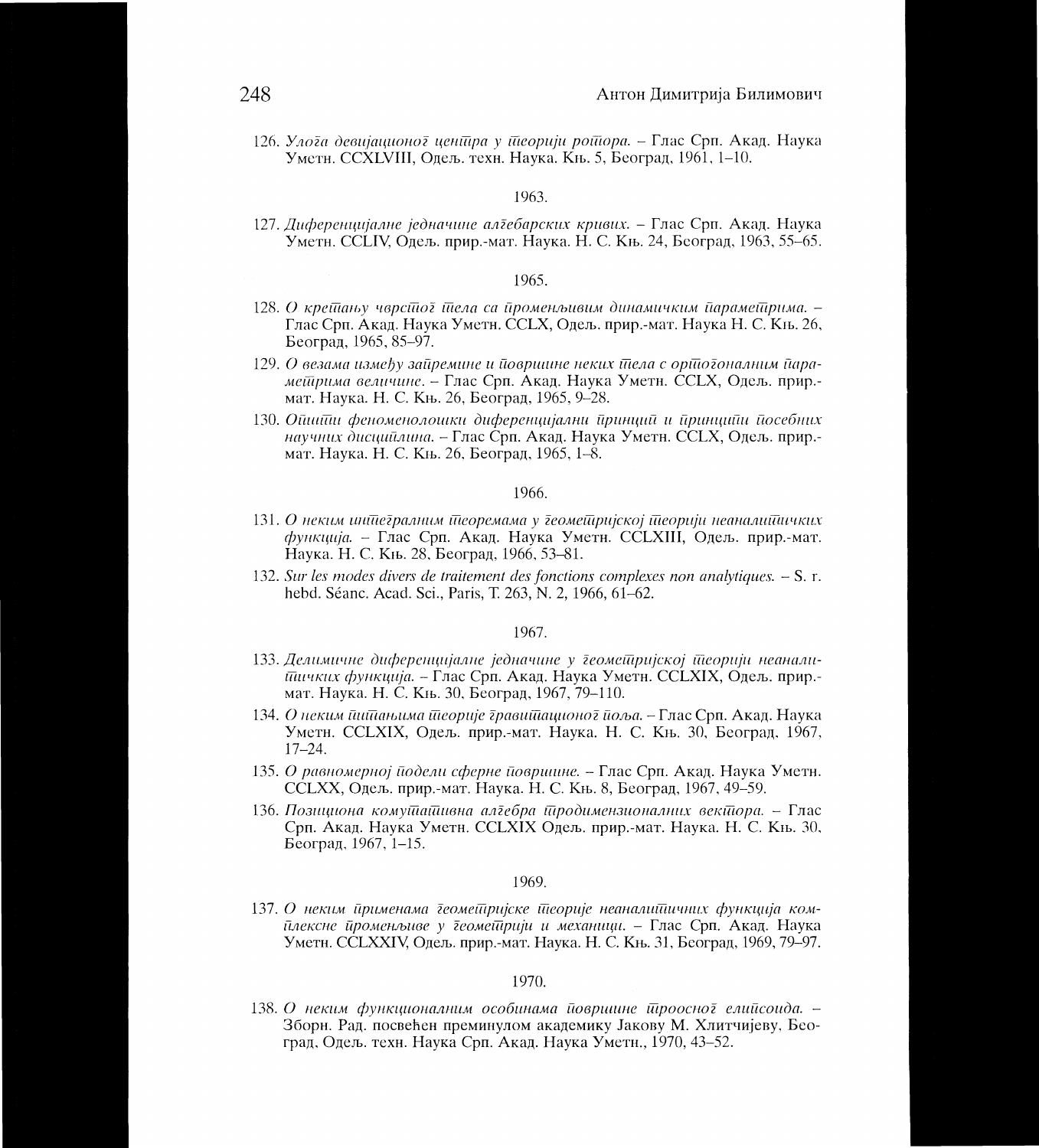## СТРУЧНИ РАДОВИ

## 1908.

- 1. О сойрикосновении їеомей рическихъ образовъ. Унив. Изв. Кіевъ. Годъ XLVIII, N. 9, 39-53, 1908.
- 2. Реформа йрейодаванія майемайшки въ Германіи: Ф. Клейнъ о реформы, меркансій планъ. – Унив. Изв. Кіевъ. Годъ XLVIII, N. 9, 11–38, 1908.

## 1910

3. Векшоріальный анализъ. - Библіографическій очеркъ, Отдел. отт. физ. Обзор. Т. 11, 1910, 7.

## 1922.

4. Рачун са облицима. - Споменица педесетогодишњице професорског рада С. М. Лозанића, Београд, Шт. Будућност, 1922, 103-107.

## 1927.

5. О майдемайској насидави у средњој школи. - Унив. живот, Београд, Год. I, Бр. 7, 1927, 1-6.

#### 1929.

6. Белїрадскій универсийнейть. - Труды IV-ого Създа Русскихъ Академическихъ организацій за границей, въ Белграде 16-23 сентября 1928. – Белградъ, Изд. Русскаго Нучнаго Института, 1929, Ч. 1, 29-35.

#### 1931.

7. Современный объемъ майдемайническихъ знаній йрименямыхъ въ йдехнике. -Инженеръ. Белградъ, Т. 5, н. 2-3 (18-19), 1931, 5-13.

#### 1935.

8. О предавању коничних пресека. – Гласн. Југосл. проф. Друшт., Београд, Књ. XVI, Св. 2, 1935, 127-133.

#### 1936.

9. O vektorskom izlaganju geometrije masa. - Tehn. List. Zagreb, God. XVIII, Br. 19, 20, 1936, 289-291.

## 1938.

10. О предавању коничних пресека. - Мат. Весн. Удруж. Студената Мат. беогр. Унив. Београд, Год. II, Бр. 4, 1938, 8-16.

#### 1945.

11. Кулій Њуйна у Русији. – Наука Техн. Београд, Год. I, Бр. 10, 1945, 562–577.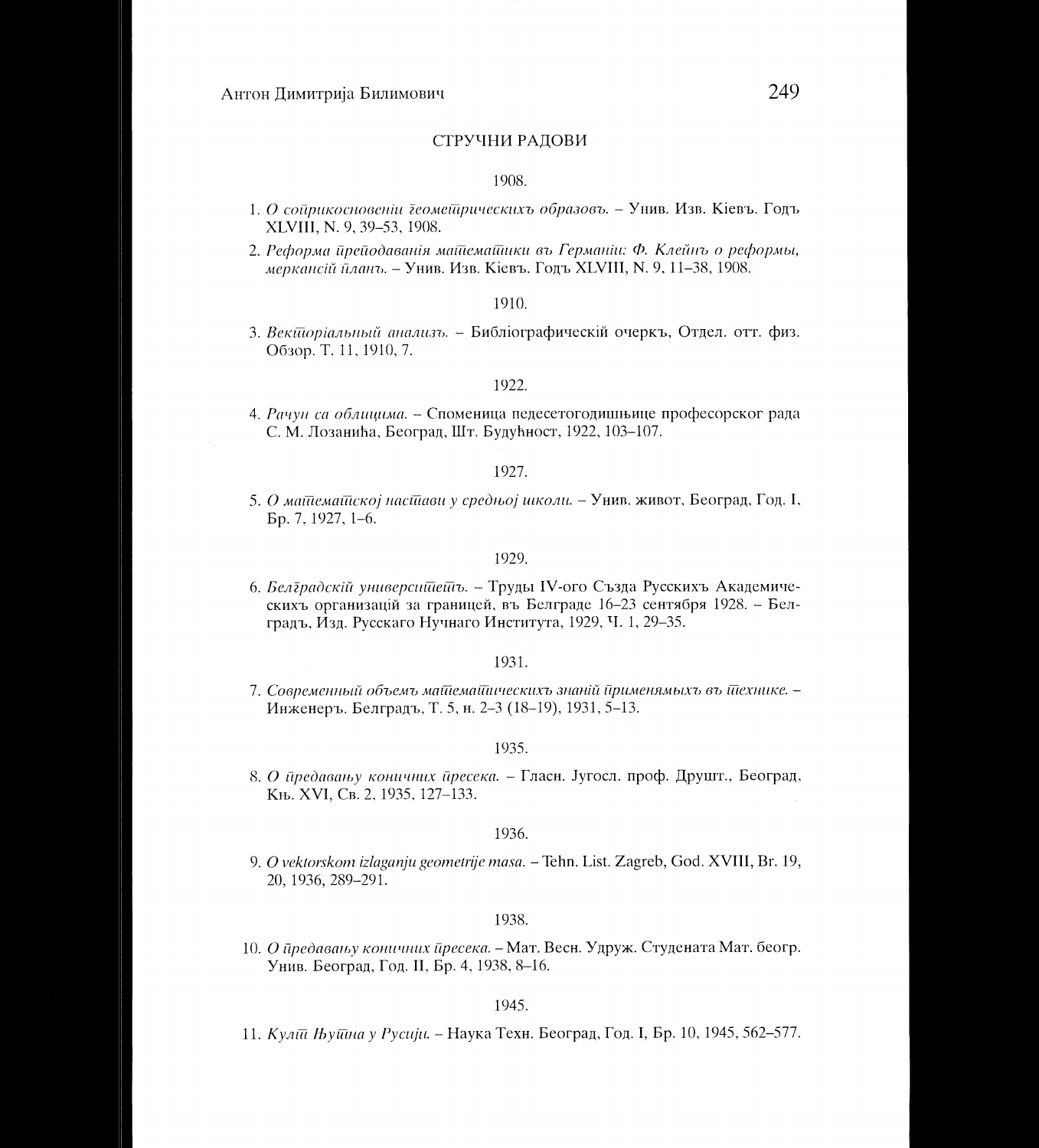- 12. Ломоносов у новом руском асйекий у. Наука Техн. Београд, Год. I, Бр. 7-8, 1945. 374-385.
- 13. Ефекти Кайшце у тиечном хелијуму II. Наука Техн. Београд, Год. I, Бр. 5-6, 1945, 300-304.

- 14. Архимед. Наука Техн. Београд, Год. II, Бр. 10, 1946, 849–859.
- 15. Други звук у хелијуму II. Наука Техн. Београд, Год. II, Бр. 1, 1946, 55–57.
- 16. Еуклид. Улода Еуклидових елеменаща у историји науке. Наука Техн. Београд, Год. II, Бр. 5, 1946, 424-429.
- 17. Проблеми савремене акусшике. Наука Техн. Београд, Год. II, Бр. 2, 1946,  $125 - 130.$

#### 1948.

18. О насійня геомейције. – Настава Мат. Физ. Београд, Год. I, Св. 1, 1948, 29–37.

## 1951.

- 19. О улажењу у научни рад. Билт. Друшт. Мат. Физ. Соц. Репуб. Макед. Скопје, Т. II, N. 2, 1951, 93-104.
- 20. О некои йрашања од средношколскай а насидава йо майемайшке. Билт. Друшт. Мат. Физ. Соц. Репуб. Макед. Скопје, Т. II, N. 1, 1951, 43-53.

## 1955.

21. О неким сійавовима шесійе књиге Еуклидових елеменайда. – Зборн. Рад. Срп. Акад. Наука. Књ. XLIII, Мат. Инст. Књ. 4, Београд, 1955, Стр. 67-71.

#### 1965.

22. О методама теоријске механике. - Београд, Срп. Акад. Наука уметн. Научно дело, 1965, Стр. [7]+38, Посебна Изд. Срп. Акад. Наука Уметн. Књ. СССХСІ, Одељ. техн. Наука. Књ. 8.

## КЊИГЕ И УЏБЕНИЦИ

## 1930.

1. Геомешријске основе рачуна са диадама I. - Београд, Срп. краљ. Акад., шт. "Карић", 1930. І: диада и афинор. - Стр. [2]+XVI+232, Посебна изд. Срп. краљ. Акад. Књ. LXXXII. Природњачки и математички списи, Књ. 22. Издања задужбине Даринке и Мих. А. Петровића.

## 1936.

2. Геомешрија за I разред средњих школа / Татомир Анђелић. – Београд; шт. "Меркур", 1936, Стр. [4]+70.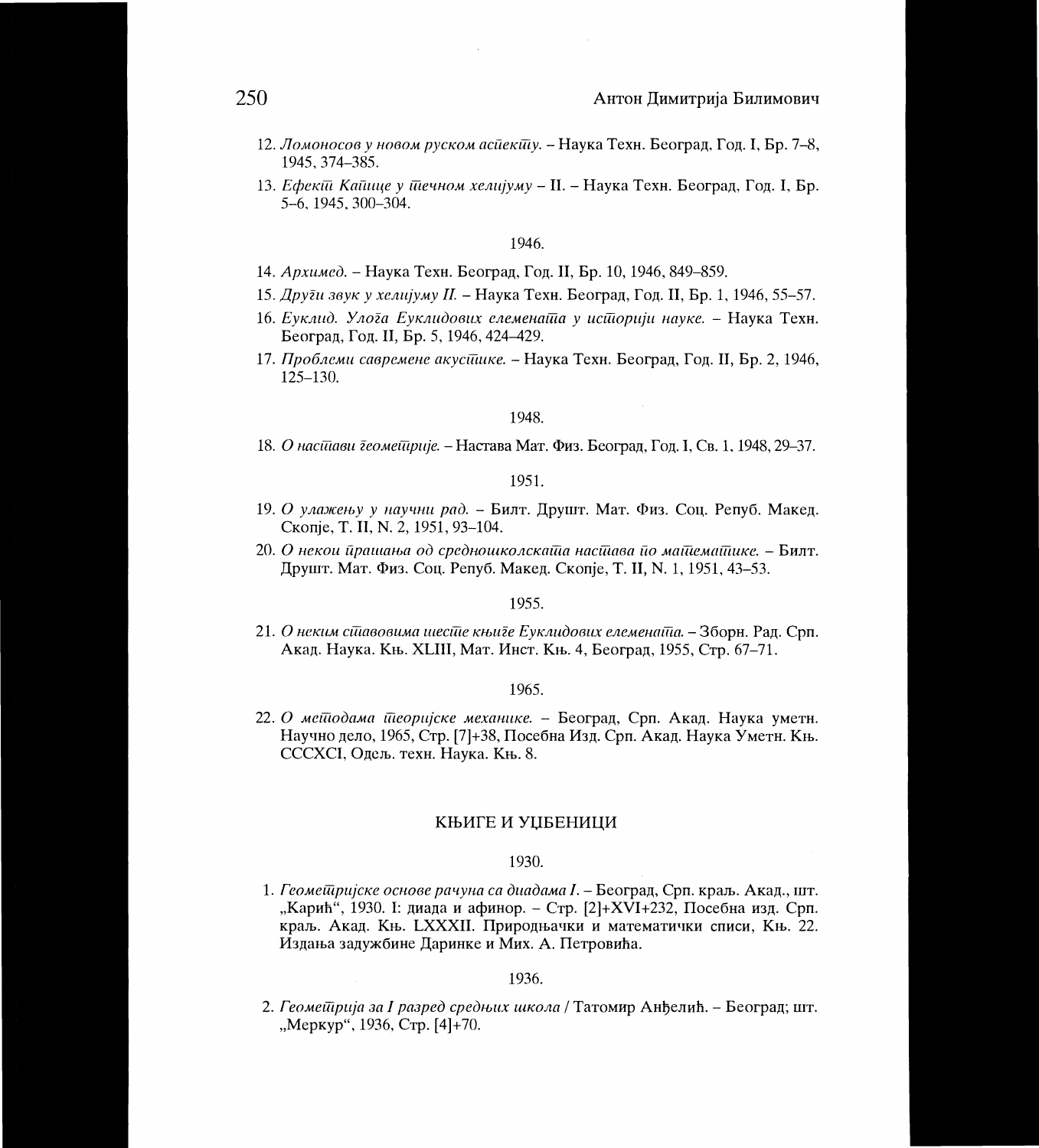*3. Геомейдрија за II разред средњих школа* / Татомир Анђелић. – Београд: шт. "Меркур", 1937, Стр. [6]+93.

## 1938.

4. Геомешрија за III разред средњих школа / Татомир Анђелић. - Београд: шт. "Меркур", 1938, Стр. [6]+80.

#### 1939.

- *5. Геомещрија за IV разред средњих школа* / Татомир Анђелић. Београд: шт. "MepKyp", 1939, CTp. [6]+84.
- 6. Рационална механика, I-III. Београд, 1939-1954. I: Механика тачке. -Изд. Фонд поч. Луке Ћеловића-Требињца, 1939, стр. XIX+[1]+304.

#### 1940.

- *7. Геомейцрија за V разред средњих школа* / Татомир Анђелић. Београд: шт. ., Меркур", 1940, Стр. [4]+160.
- 8. Геомейрија за I разред средњих школа / Татомир Анђелић. 2. издање. -Beorpag: HIT. "MepKyp", 1940, CTp. [6)+76.

## 1942.

- 9. Геомешрија за II разред средњих школа / Татомир Анђелић. 2. издање. -Београд, 1942. Према рукописном попису радова А. Билимовича.
- 10. Геомейдрија за III разред средњих школа / Татомир Анђелић. 2. издање. -Београд, 1942. Према рукописном попису радова А. Билимовича.

## 1943.

- 11. *Геомейдрија за I разред средњих школа* / Татомир Анђелић. 3. издање. -Београд, Изд. књиж. "Вук Караџић" Светислава Рајковића, 1943. – Стр. [4]+76.
- 12. Геомейрија за VI разред средњих школа. Сійереомейрија / Татомир Анђелић. - Београд: изд. књиж. Влад. Н. Рајковића и комп., 1943. - Стр. 126.

#### 1944.

- 13. Геомейдрија за IV разред средњих школа / Татомир Анђелић. 2. издање. -Београд: изд. књиж. "Вук Караџић" Светислава Рајковића, 1944. – Стр. 90.
- 14. Геомеїйрија за V разред *їимназије. Планимеїйрија.* Београд, 1944. Према pyK01114CHOM riormcy pagoBa A. **BHJIHMOBYPIa.**
- 15. Геомейрија за V разред средњих школа. Планимейрија. Татомир Анђелић. - 2. издање. - Београд: Изд. књиж. "Вук Караџић" Светислава PajKomha, 1944. - CTp. [4]+160.

## 1948.

16. Виша майдемайшка за физичаре, хемичаре, биологе и сійайшсийчаре. -Београд: Научна књига, 1948, Стр. 538.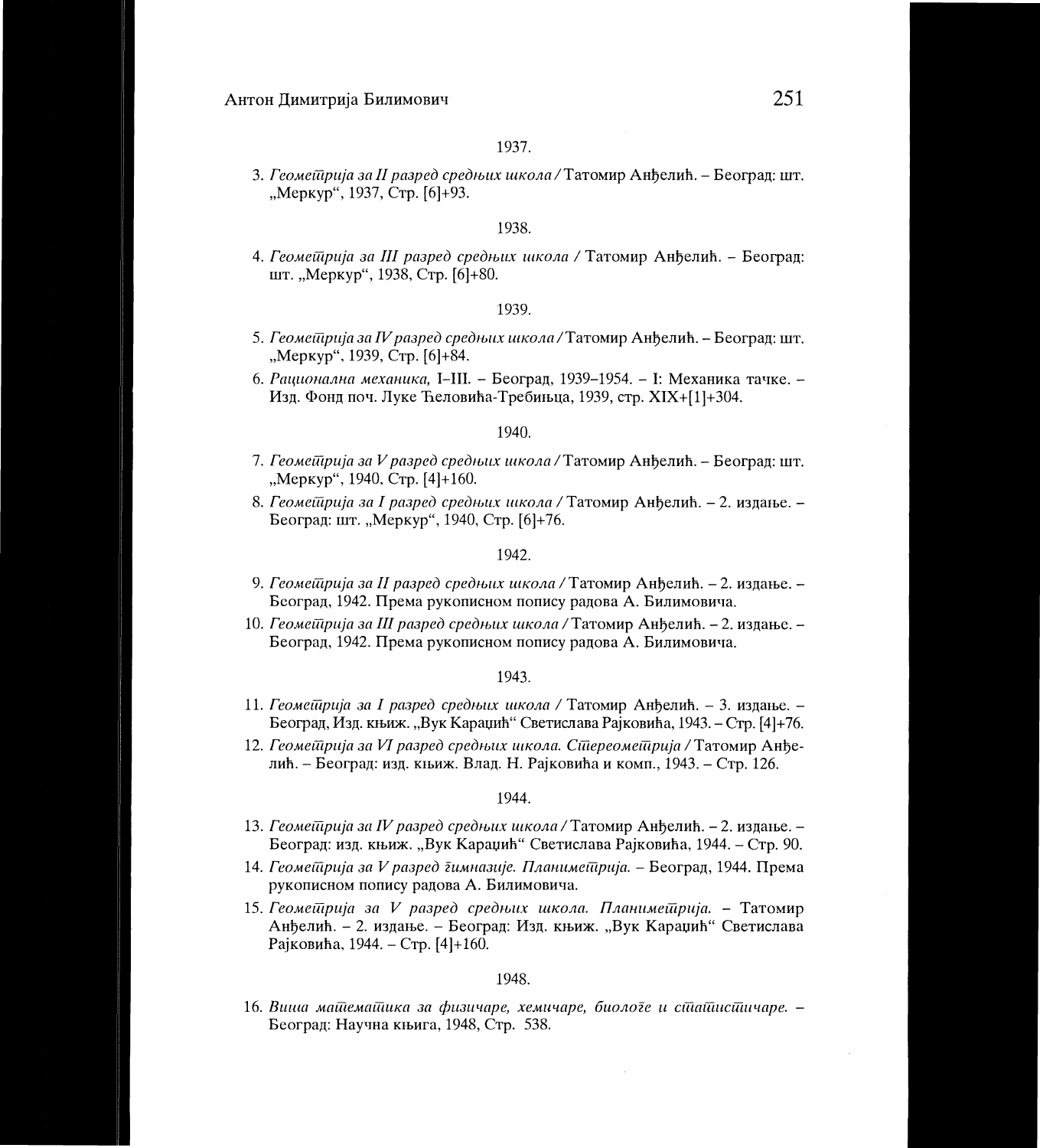*17. Геомещрија за учищељске школе, I део. Планимещрија* / Татомир Анђелић. - Beorpaj: 3Haibe, 1949. - CTp. 186.

## 1950

- 18. Геомейдрија за IV и V разред средњих школа. Планимейдрија / Татомир Анђелић. - Београд: Знање, 1950. - Стр. 198.
- 19. Рационална механика, I. Београд: Научна књига, 1950. I: Механика тачке.  $- 2.$  издање. - Стр. XIX+[1]+331.

## 1951.

*20. Рационална механика, II: Механика систаема. – Београд: Научна књига,* 1951. - CTp. VII+[5]+405.

## 1952.

21. *Геомейдрија за V разред*  $\bar{\imath}$ *имназије. Планимейдрија. - 2.* поправљено издање. - Београд: Знање, 1952. - Стр. 204.

## 1953.

22. Геометрија за V разред димназије. Планиметрија / Татомир Анђелић. - 3. промењено и поправљено издање. - Београд: Знање, 1953. - Стр. 201+[1]

#### 1954.

- 23. Геомешрија за V разред *їимназије. Планиме*шрија / Татомир Анђелић. 4. издање. – Београд: Знање, 1954. – Стр. 187.
- *24. reametripuja 3a VI pa3peo 2mmua3uje. CiTtepeomeffipuja /* TaTomnp Afibemth. 4. издање. – Београд: Знање, 1954. – Стр. 120+[2].
- 25. Рационална механика. Т. III: Механика чврсійо ї *йела, Д. І: Кинемайшка чврсійо і йела.* – Београд: Научна књига, 1954.– Стр. VII+[5]+240.

1955.

- $26.$  *Геоме* $\bar{u}$ *рија за I разред*  $\bar{\imath}$ *имназије и V разред осмо* $\bar{\imath}$ *одишње школе* / Татомир Анђелић. - Београд: Научна књига, 1955. - Стр. 72.
- 27. Динамика чврсійо і йела. Београд: Срп. Акад. Наука. 1955. Стр. XI+[1]+176, Hoce6Ha I/13g. Cpn. AKag. HayKa. KIb. CCXLIII, MaT. I4HCT. Kib. 2.

1958.

28. О једном ойшйем феноменолошком диференцијалном *йринцийу*. - Београд: Срп. Акад. Наука. Научно дело, 1958. – Стр. VIII+128, Посебна Изд. Срп. Акад. Наука. Књ. СССХIV, Одељ. прир.-мат. Наука. Књ. 21.

## 1961.

29. *Елемении више майтемайшке, I-II.* – Београд: Техничка књига, 1961. *І*: Функција. Извод. Диференцијал. - Стр. 159+[1] *II: Диференцијални рачун и његове иримене. - Стр.* 168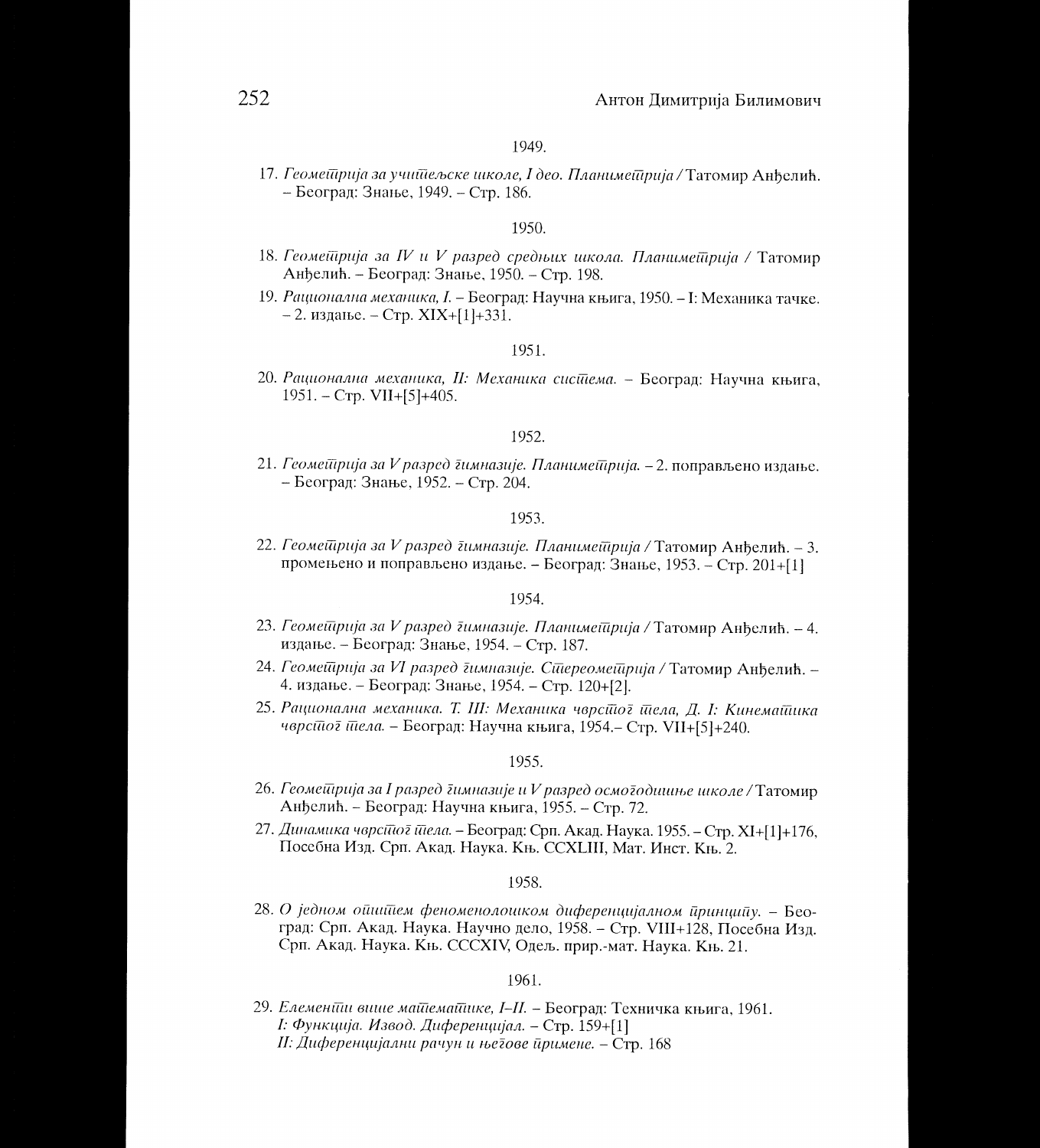30. Елеменійн више майдемайшке, Ш-IV. - Београд: Техничка књига, 1962. III: Иншегрални рачун са йрименама. Калкулайшвни йроцеси. - Стр. 176. IV: Диференцијалне једначине са дойунама. - Стр. 160.

## 1963.

31. Виша майемайшка. Појмови-йравила-обрасци. - Београд: Техничка књига, 1963. – Стр. 248.

## 1964

- 32. On a General Phenomenological Differential Principle. Beograd: The Serbian Academy of Sciences and Arts; Naučno delo, 1964. Str. IX+[1]+141. -Monographs. Vol. CCCLXVIII, Sect. math. nat. Sci. Vol. 32.
- 33. Рационална механика, III. Београд: Научна књига; Крушевац, шт. "Душан Петронијевић", 1964. III: Механика чврсійої йела. І. I: Кинемайшка чврсйот йела. - 2. издање. - Стр. IX+[1]+240.

## 1965.

34. *Елемении више майиемайшке, I-II.* - 2. издање. – Београд: Техничка књига, 1965. І: Функција. Извод. Диференцијал. - Стр. 156 II: Диференцијални рачун и његове йримене. - Стр. 164

#### 1966.

35. Елемении внше машемашике, III-IV. - 2. издање. - Београд: Техничка књига, 1966.

III: Иншегрални рачун са йрименама. Калкулашивни йроцеси. - Стр. 176. IV: Диференцијалне једначине са дойунама. - Стр. 160.

## ПОПУЛАРНИ ЧЛАНЦИ

#### 1905.

1. И. И. Зеховъ и А. П. Зоненшии ралъ. Некролої. - Унив. Изв. Кіевъ. Годъ XLV, H. 10, 37-43, 1905.

#### 1946.

2. Иван Пешровић Павлов. - Наука Техн. Београд, Год. II, Бр. 4, 1946, 338-343.

#### 1947.

3. Музеј машеријалне кулшуре. – Наука Техн. Београд, Год. III, Бр. 5, 1947,  $313 - 315$ .

#### 1953.

4. Успомени Михаила Петровића. - Говор на свечаној комеморацији Математичког института Српске академије наука на дан десетогодишњице смрти Михаила Петровића. - Зборн. Рад. Срп. Акад. Наука. Књ. XXX, Мат. Инст. Књ. 3, Београд, 1953, Стр. IX-XII.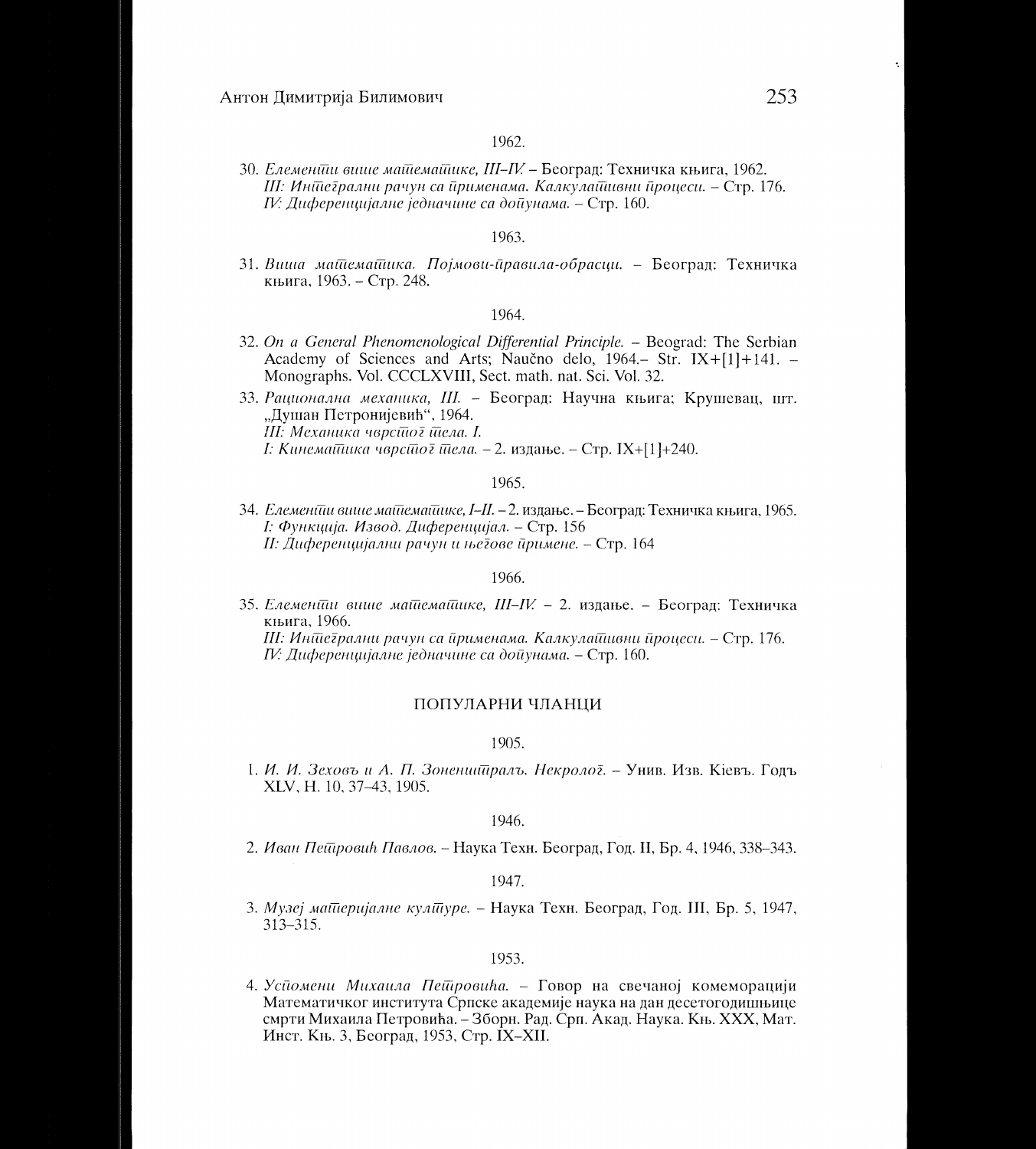5. A. *M..11ilaytwe e 0Oecce. —* Publs. Inst. math. Acad. serbe Sci., Belgr., T. IX, 1956, 1-7.

#### 1957.

*6. Бранислав Пейдронијевић као майдемайциар. – Београд, Срп. Акад. Наука.* Научно дело, 1957, 99-104, Посебна Изд. Срп. Акад. Наука. Књ. CCLXXXVI, Споменица, Књ. 13.

## 1964.

- *7. ra.aufzej-6opaq* **3a** *ttayttuy uctItutty. tleffttipu clitotTittue iodulta* oo *poberba*  велико*ї начника нове ейохе.* – Политика, Беогр. Год. LXI, Бр. 18222, Култ. — YMeTH. Fog. VIII, Bp. 374, 28. jpia 1964, CTp. 18.
- 8. Галилео Галилеј (1564-1642). Одељ. прир.-мат. Наука Срп. Акад. Наука Уметн. Београд, 1964, Стр. 16+[2].

#### 1967.

9. Некроло*ї йреминулом академику Јакову Хлийчијеву, одржан на комемоpatTateitoj ceatuttyt 06e.rbetba tileXiilitIKUX ttayKa CpacKe atathemuje uayKa tt умейносии, 23. айрила 1963. – Гласн. Срп. Акад. Наука Уметн. Књ. XV за* 1963. Св. 1, Београд, 1967, 17-18.

## IIPHKA3H

#### 1935.

1. *Небеска механика, аушор Милушин Миланковић.* – Срп. књиж. гласник, Beorpaj, H. C. XLV, Bp. 8, 1935, 637-639.

#### 1946.

- *2. Advanced mathematics for Technical Students,* [autori]: A. Geary; H. V. Lowry; H. A. Hayden. — 1945, London. — HayKa TexH., Beorp. Fog. II, Bp. 8, 1946, 799-800.
- *3. HcaaK Thilotitott 1643-1727,* [ayTop] C. H. **BaBHJI0B. Apyro** H3gaibe, 1945. Hayxa TexH. Beorp. Fog. II, Bp. 8, 1946, 719-720.

- 4. Фесенкова космо*їонија сунчевої сисійема*, [аутор] В. Г. Фесенков. Космогония солнечной системы, Издательство Академии Наук СССР, Москва, Ленинград, 1944, Научно-популарная серия. - Наука Техн. Беогр. Год. III, Bp. 10, 1947, 802-808, Bp. 11, 892-897.
- 5. Lucretii de rerum natura, Libri VI. Лукреций, О *йрироде вешей* / Редакција латинског текста и превод Ф. А. Петровског. – Класици наука, Академија наука Савеза ССР, 451. - Наука Техн. Беогр. Год. III, Бр. 1, 1947, 58-60.
- *6. IllmutTioea titeopuja noctitattKa* HayKa TexH. Beorp. Fog. III, Bp. 7, 1947, 501-504.
- *7. Усйеси майдемайдичких наука*, [аутори]: Н. К.; Т. П., Москва; Ленинград. Hayxa TexH. Beorp. Fog. III, Bp. 3, 1947, 220-221.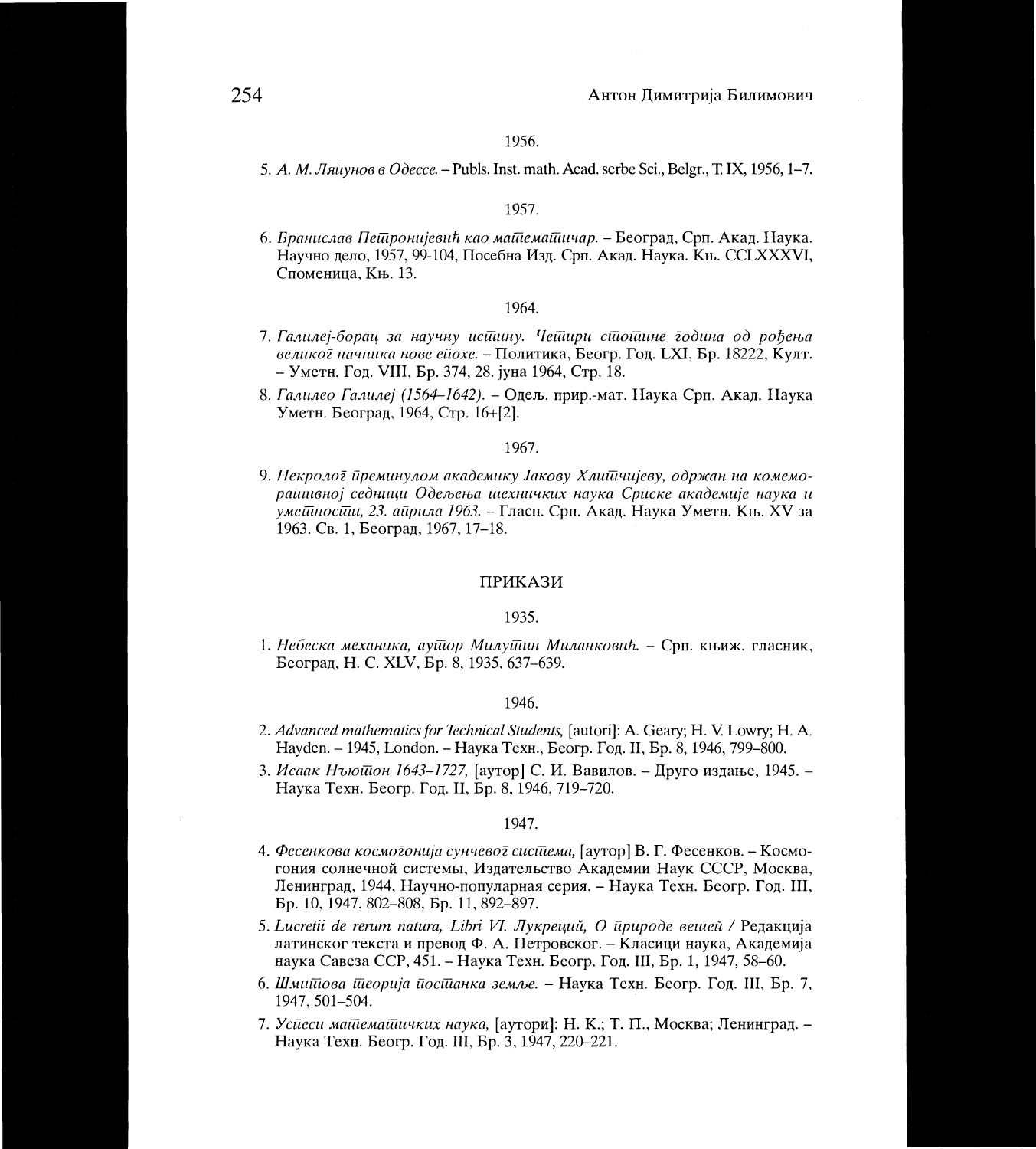8. Слободна земљина нушација, [аутор] Сергеј Данилович-Черниј, [Реферат]. – Гласн. Срп. Акад. Наука Уметн. Књ. V за 1953. Св. 2, Београд, 1953, 257.

## 1957.

- 9. О кривој линији једне конусне мреже, [аутор] Станимир Фемпл, [Референти] и Радивој Кашанин. – Гласн. Срп. Акад. Наука Уметн. Књ. IX за 1957. Св. 2, Београд, 1957, 116.
- 10. О збирљивосии Fourier-ових редова нейрекидних функција, [аутор] Миодраг Томић, [Референти] и Радивој Кашанин. - Гласн. Срп. Акад. Наука Уметн. Књ. IX за 1957. Св. 2, Београд, 1957, 115.

#### 1963.

11. О неаналийниким функцијама чије је одсицуйање од аналийшиносий аналипичка функција, [аутор] Станимир Фемпл, [Референти]: и Слободан Аљанчић. - Гласн. Срп. Акад. Наука Уметн. Књ. XIV за 1962. Св. 2, Београд, 1963, 99.

#### 1966.

12. Очерки развийния некойорых фундаменийльных йроблем механики, [аутори] Г. Н. Савин; Т. В. Путята; Б. Н. Франдлин. - Киев: Академия наук СССР, Изд-во. "Наукова думка", 1964, Стр. 376. – (Приказ): Прикл. Мех. Киев, Т. II, Вып. 9, 1966, 128-129.

## 1969.

- 13. Једна иншерирешација Коши-Риманових услова за аналишичносш функције, [аутор] Станимир Фемпл. - Гласн. Срп. Акад. Наука Уметн. Књ. ХХ за 1968. Св. 1, Београд, 1969, 20-21.
- 14. Једна ойший мейода за одређивање йуйања малих иланейта и комейта, [аутор] Божидар Поповић, [Референти]: и Војислав Мишковић. - Гласн. Срп. Акад. Наука Уметн. Књ. XIX за 1967. Св. 1, Београд, 1969, 18-19.
- 15. Скаларни елеменійи йланейскої крейнана, [аутор] Јован Симовљевић, [Референти]: и Радивој Кашанин. - Гласн. Срп. Акад. Наука Уметн. Књ. ХІХ за 1967. Св. 2, Београд, 1969, 133-134.

## ИЗВЕШТАЈИ

## 1915.

1. Международня конференція о йрейодаваніи майемайшки. - Парижъ, 1-4 апрела 1914 года, Отдел. - отт.: Унив. Изв. Проток. Засед. Физ.-мат. Общ., Кіевъ за 1915. Стр. (2)+23.

#### 1932.

2. Извешийај о учешћу на конгресу йољских майдемайшчара у Вилни. -Годишњак Срп. краљ. Акад. XL за 1931., Београд, 1932, 277-279.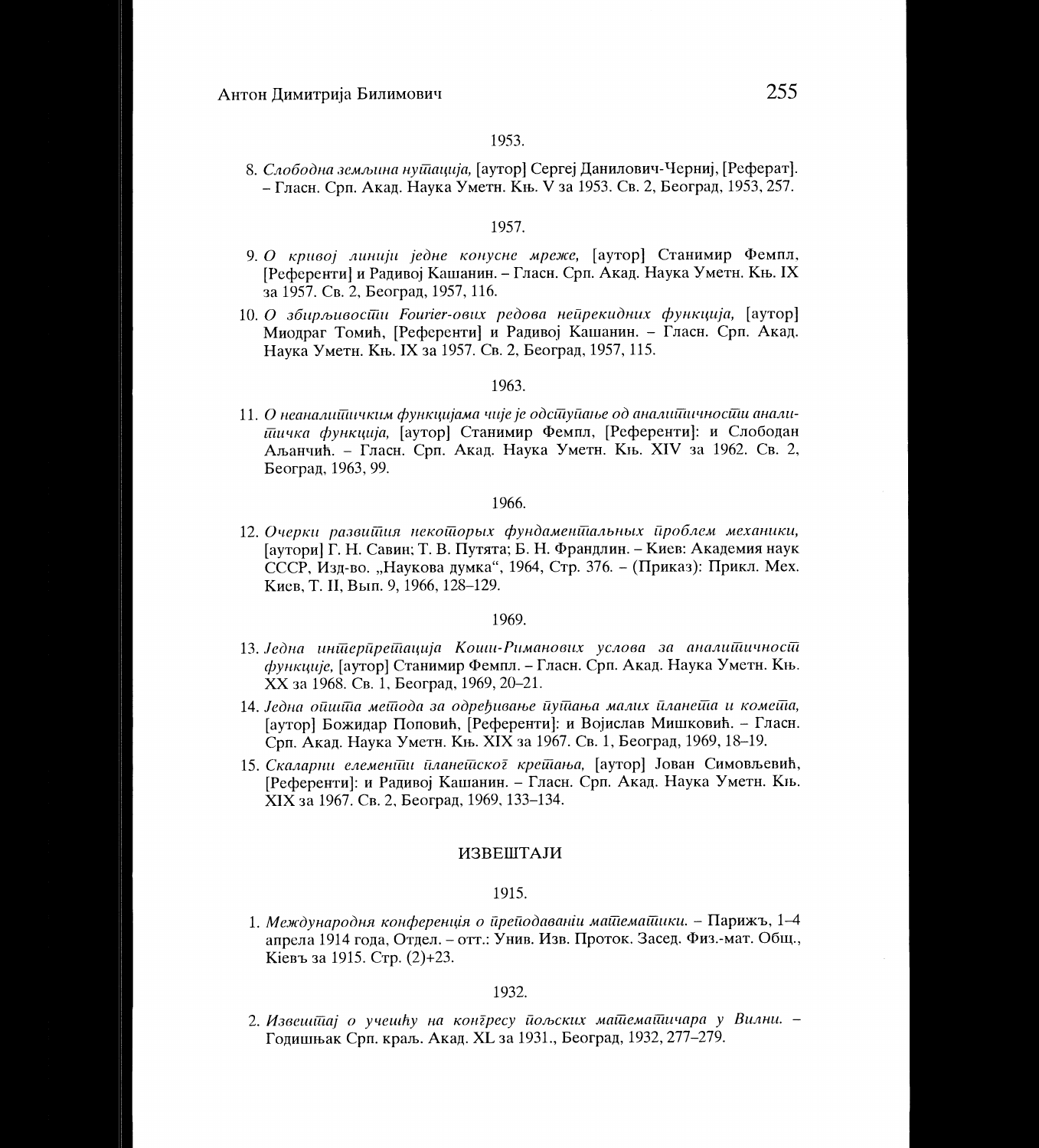3. Извешійаі о раду Међународної коніреса майдемайшчара у Цириху, Михајло Пейдровић и други. – Годишњак Срп. краљ. Акад. XLI за 1932., Београд, 1933, 263-266.

## 1936.

4. Говор ї. Анійона Билимовича, Никола Тесла. - Споменица поводом његове 80 годишњице. - Београд: Приредило и изд. Друштво за подизање Института Николе Тесле, 1936, 94.

#### 1939.

5. Нека йшйања из мейодике елеменйцарне насидаве. - Извештај седница и саопштења за 1938. Југословенског математичког друштва (20. фебруар 1938 – 29. јануар 1939), Год. I, 1, Београд, 1939, 1–14.

## 1945.

- 6. Научне весіїш из Совјейскої Савеза. Наука Техн. Београд, Год. I, Бр. 11, 1945, 687.
- 7. Научне весійи из Совјейскої Савеза. Наука Техн. Београд, Год. I, Бр. 12, 1945, 759-761.

#### 1946.

- 8. Научне весійн на Совјейскої Савеза. Наука Техн. Београд, Год. II, Бр. 1, 1946, 74-78.
- 9. Научне весійн на Совјейской Савеза. Наука Техн. Београд, Год. II, Бр. 2, 1946, 258-259.
- 10. Научне весійи из Совјейскої Савеза. Наука Техн. Београд, Год. II, Бр. 4, 1946, 360-361.
- 11. Научне весійи из Совјейскої Савеза. Наука Техн. Београд, Год. II, Бр. 6, 1946, 551-553.
- 12. Научне весійн на Совјейскої Савеза. Наука Техн. Београд, Год. II, Бр. 7, 1946, 633-634.
- 13. Научне весійи из Совјейскої Савеза. Наука Техн. Београд, Год. II, Бр. 8, 1946, 728-729.

#### 1958.

14. Извешитај о учешћу на IV контресу рационалне и тримењене механике одржаном у Ойайшін, од 2. до 7. јуна 1958. - Гласн. Срп. Акад. Наука. Научно дело, 1958, 293.

## 1962.

15. Извешійај о учешћу на V контресу рационалне и йримењене механике одржаном на Бледу од 5. до 11. јуна 1960. – Гласн. Срп. Акад. Наука Уметн. Књ. XII за 1960. Св. 2, Београд, 1962, 139.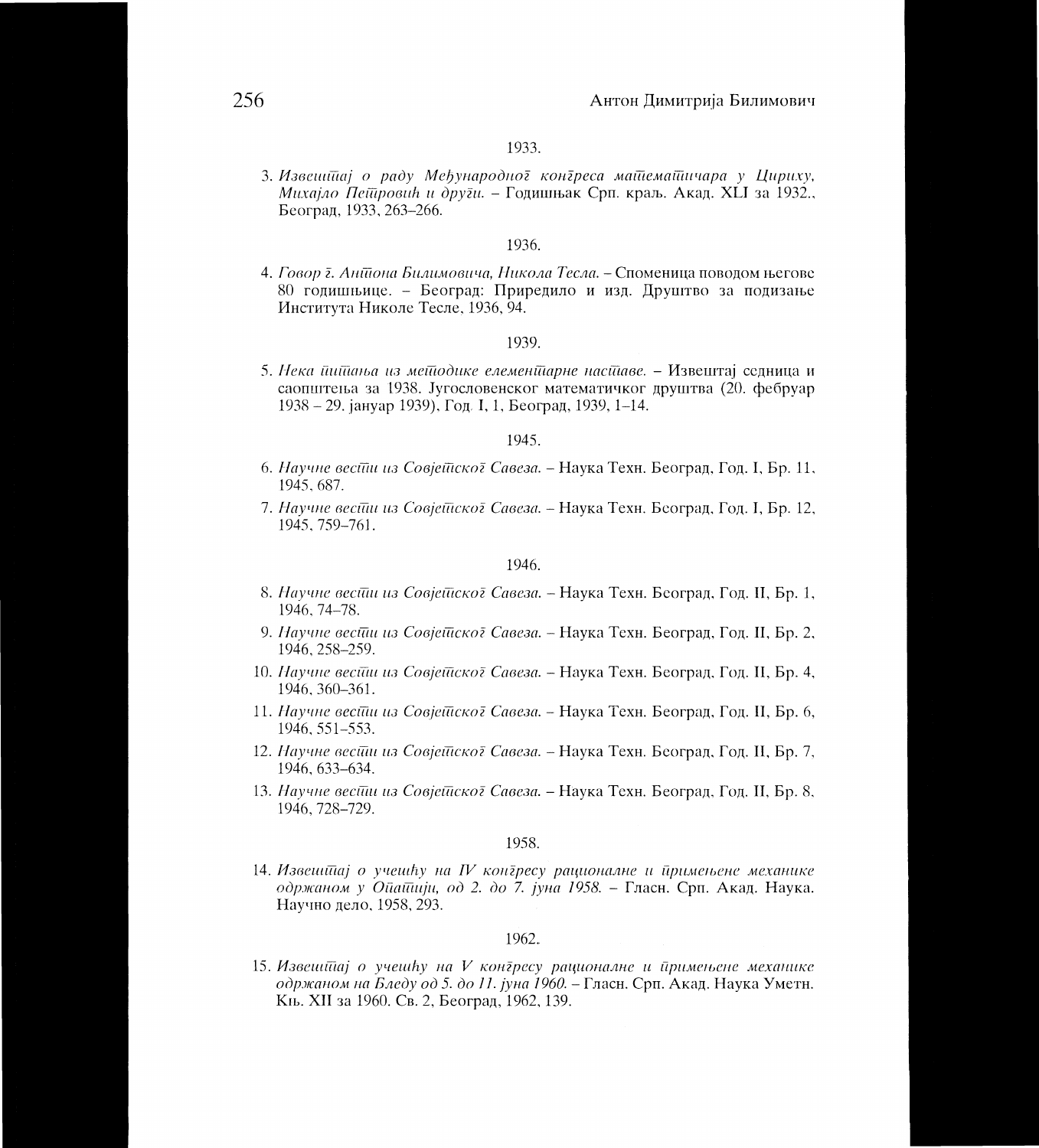## КОРИШЋЕНА ЛИТЕРАТУРА

- 1. Сиоменица иосвећена иреминулом академику Аншону Билимовичу. -Српска академија наука и уметности, Посебна издања, Књига СDXLVI, Споменица, Књига 52, Београд, 1971.
- 2. Тадија Пејовић: Моје усиомене и доживљаји 1892-1945. Породица Пејовић, Београд, 1992.
- 3. Двадесеййней додина сйудијске друйе за механику 1952-1977. -Универзитет у Београду, Природно-математички факултет, Београд, 1977.
- 4. Марко Д. Леко: Сећање на сшваралашшво професора Аншона Билимовича. - Руска емиграција у српској култури XX века, Зборник радова I, 1994.
- 5. А. Т. Глигорьян; Б. Н. Фладлин: Роль школы Г. К. Суслова в развишии механики в Ютославии. - Вопросы истории естествознания и техники, Академия наук СССР, Издательство Наука. Москва, 3-4 (56-57), стр. 46-50, 1977.